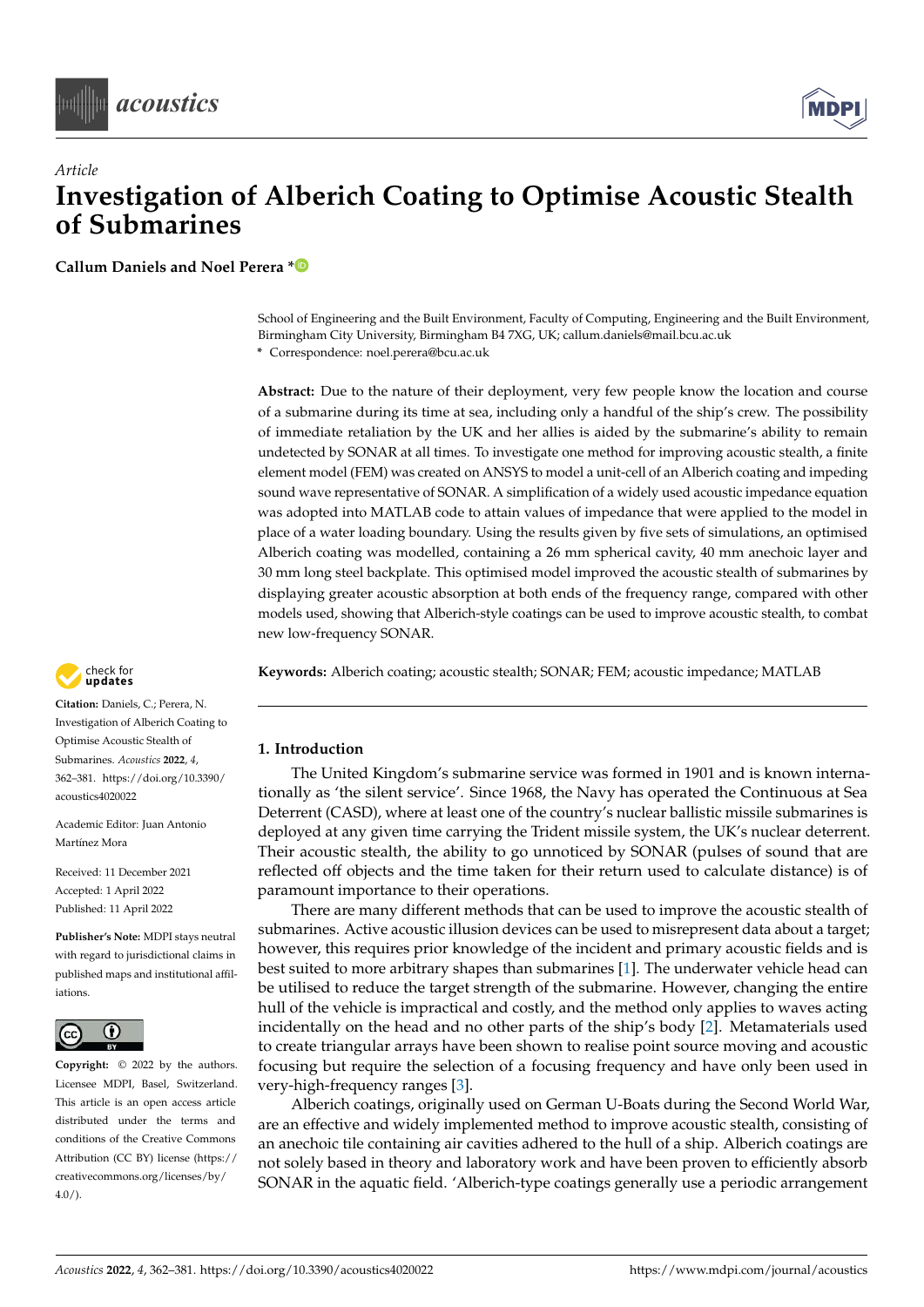of inclusions in a viscoelastic matrix, either in two or three dimensions' [\[4\]](#page-19-3). The doubly periodic inclusions can be spherical or cylindrical, and 'in the frequency band of interest, the incident wave excites a resonance mode of the inclusions and the coating behaves as a sound absorber' [\[5\]](#page-19-4).

Rather than modelling the entire structure, 'using classical Bloch-type relations between displacement or pressure values at points that are separated by the grating spacing, only one unit cell (of this second region) has to be meshed with finite elements' [\[5\]](#page-19-4). Though this paper [\[5\]](#page-19-4) was written some time ago, the use of Bloch conditions to model a single unit cell of a doubly periodic structure has been employed in the simulations of all of the literature reviewed. This enabled the computation of infinite structures [\[6\]](#page-19-5) and was used in combination with Finite Element Modelling (FEM) to simplify the anechoic coating model [\[7\]](#page-19-6). Modelling the fluid layer when only the overall properties, such as transmission, reflection and absorption coefficient, are of interest is unnecessary and the effects of including it are negligible, except around the dip in resonance [\[8\]](#page-19-7). The water domain can instead be simulated by applying the impedance boundary condition to the front face (water closure side) of the model [\[9\]](#page-19-8). This greatly reduces computational time while maintaining accuracy compared to theoretical results.

Using the well-known impedance transfer formula and accounting for the increased mass per unit area of the steel backplate, the formula for impedance is derived [\[6\]](#page-19-5). However, in a more recent paper [\[10\]](#page-19-9), the impedance equation was simplified 'considering the low-frequency waterborne sound application', producing consistent results while reducing CPU time and increasing the applicability of the formula into computer code for further application.

It has been previously stated that the effect of the base layer on the occurrence of resonance is minimal and has little effect on the coefficients achieved [\[8\]](#page-19-7). However, it has also been shown that 'the anechoic coatings are bonded to the hull of the submarine, and the vibration of the hull should not be neglected when the analysis is performed' [\[7\]](#page-19-6). The vibration of the steel plate of known thickness has a significant effect on the acoustic absorptance of the anechoic layer in low-frequency ranges [\[10\]](#page-19-9). Therefore, when conducting research relating to the acoustic properties of an anechoic coating, the inclusion of a steel backplate in the simulations is necessary for providing accurate and representational results.

The classical  $\frac{\lambda}{4}$  criteria states that the largest length of each element in the mesh must be smaller than a quarter of the transverse wavelength in the material [\[5\]](#page-19-4). However, it has also been stated that a  $\frac{\lambda}{12}$  criterion is applied to shear waves, corresponding roughly to the  $\frac{\lambda}{4}$  criterion for flexural waves [\[6\]](#page-19-5). Using a wave speed of 325 ms<sup>-1</sup> [6], the mesh sizing, corresponding to the appropriate criteria, is relatively large and requires little computational power.

Limited research had been conducted on the topic of the effects of changing cylindrical cavity diameters and other physical parameters on the absorption results obtained. As such, that is the subject of this paper, which is structured as follows: 1. Introduction; 2. CAM Setup and Methodology; 3. Results; 4. Discussion, and 5. Conclusion. The objectives of this paper were to model the Alberich structure and impeding sound wave with the ANSYS software, to obtain absorption values, assess the absorption behaviour for cylindrical cavity diameter models in ANSYS, create a MATLAB code to generate outputs for the ANSYS model, validate the ANSYS model with relevant published data and determine the effects of selected parameters on the absorption values.

### **2. Computation Methodology**

### *2.1. Computer Model Setup*

The Finite Element Analysis (FEA) software ANSYS was used to model an Alberich geometry and perform a harmonic acoustics analysis on it. The analysis system in ANSYS harmonic acoustics was utilised to simulate the impinging SONAR on the anechoic layer and return values of the structure's acoustic absorbance.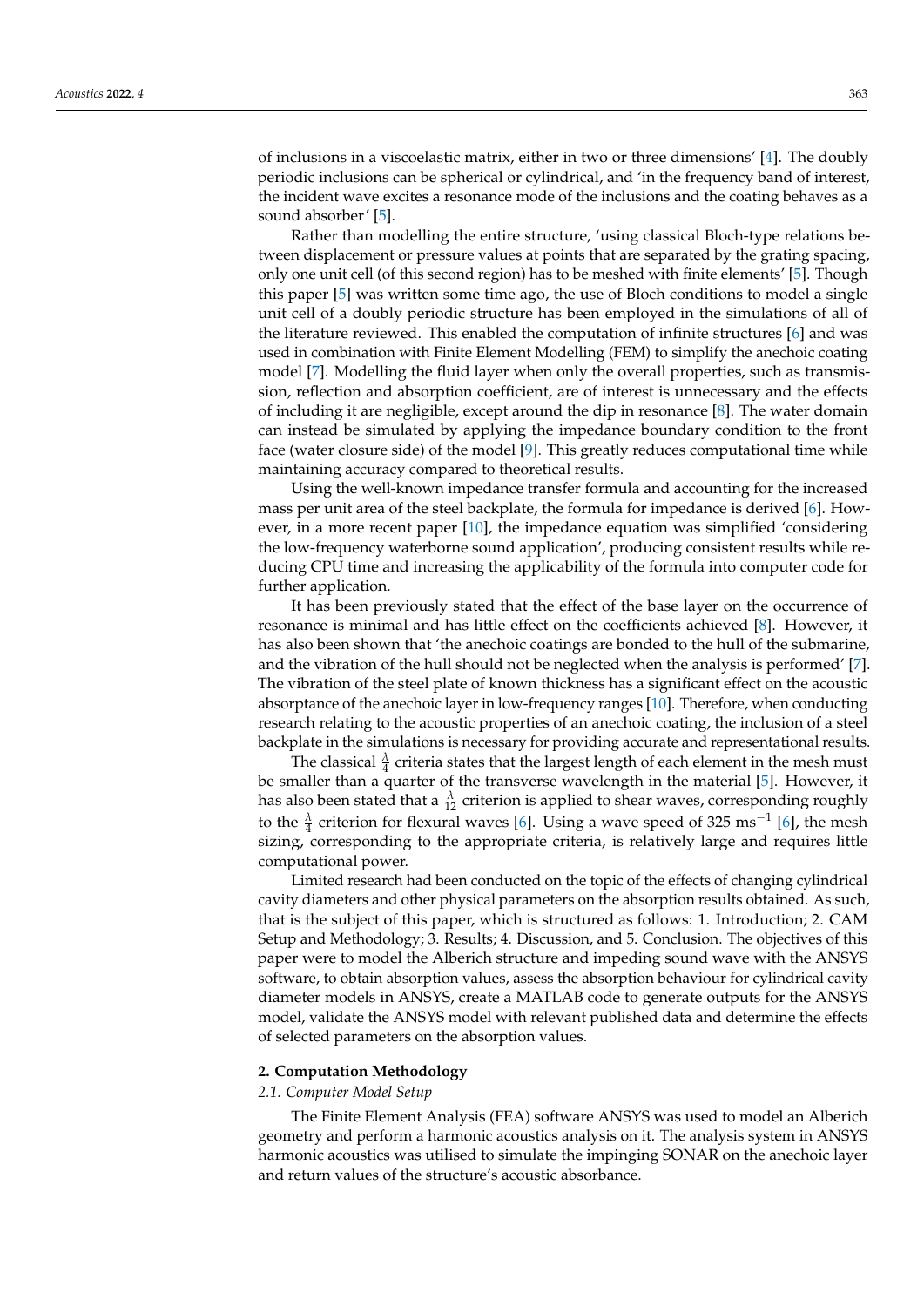Firstly, the structure was generated using DesignModeler, a parametric solid modeler included with the software. The structure comprises a single body consisting of three parts: the anechoic layer, cylindrical air cavity, and steel backplate. By having a single body instead of three separate bodies there was no need to specify contacts as it shared the same topology, which greatly reduced the computation time. The anechoic layer was created by<br>Created by first drawing a 30 mm by 30 mm square. Then using the 'extrude' tool to add material in first drawing a 30 mm by 30 mm square. Then using the 'extrude' tool to add material in the z plane, giving it tridimensionality, the length of which is 50 mm (25 mm symmetrically  $\frac{1}{2}$  plane, giving a trainerisionality, are reignt of which is so him (25 him symmetrically in negative and positive z directions). The steel backplate was created similarly, but with its origin on the rear face of the anechoic layer using the 'add frozen' option in the extrude tool. This enabled a different material to be assigned to each part while maintaining a not the charge a shared of the backplate used was 12 mm. The cylindrical air cavity shared topology. The length of the backplate used was 12 mm. The cylindrical air cavity examed to pertype the tength of the state plane asset was 14 min. The symmetrical air cavity was created by drawing a circle on the same plane as the anechoic layer and using the extrude tool to 'slice material' so that this part could be assigned as air. As can be seen in Figure [1,](#page-2-0) and in line with the theory, only a single unit cell has been modelled to simulate the Alberich coating. Firstly, the structure was generated using DesignModeler, a parametric solid modelectrum included was generated using Designmodeler, a parametric some modeler

<span id="page-2-0"></span>

**Figure 1.** DesignModeler geometry and tree outline. **Figure 1.** DesignModeler geometry and tree outline.

For the simulations, the cylinder has a length of 30 mm, an initial diameter of 8 mm For the simulations, the cylinder has a length of 30 mm, an initial diameter of 8 mm and is positioned in the centre of the anechoic layer. Under 'Details of Body' the anechoic and steel layers were set to solid whereas the air cavity was set to fluid. An image of the model with the tree outline can be seen in Figure [1.](#page-2-0) model with the tree outline can be seen in Figure 1.

Under 'engineering data' in the project schematic the materials required for simulation were selected and the appropriate properties set according to those given in the literature. Pure Silicon, Structural Steel and Air were chosen. For the analysis to be carried out each material used must have the properties of the density and speed of sound assigned, though damping and elasticity have also been set (again using values from the literature).

Using the 'model' component of the project schematic the appropriate materials were Using the 'model' component of the project schematic the appropriate materials were assigned to each part. Here the geometry was meshed and 'body sizing' applied to the assigned to each part. Here the geometry was meshed and 'body sizing' applied to the anechoic layer. As shown by Hennion [5] and also Munjal [8] separately, the maximum anechoic layer. As shown by Hennion [\[5\]](#page-19-4) and also Munjal [\[8\]](#page-19-7) separately, the maximum length of each element of the model must be smaller than  $\frac{\lambda}{4}$  for the transverse wavelength in the material at the working frequency, or  $\frac{\lambda}{12}$  for the longitudinal wavelength. A longitudinal wavelength of  $225 \text{ m} = 1 \text{ m}$ wave speed of 325 ms<sup>-1</sup> was used in this model so the element size applied to the anechoic layer was  $\frac{325}{3500 \times 12}$  = 0.00774 m, where 3500 Hz is the maximum value of frequency used and  $3500 \times 12 = 0.00774$  m, where  $3500 \times 12$  is the maximum value of frequency ased in the harmonic analysis. In order to decrease the CPU time the element size on the steel backplate was set to the same value. The speed of sound in steel is 5960 ms<sup>-1</sup>. Therefore, satisfying a  $\frac{\lambda}{12}$  criterion using this wave speed produced elements with length greater than that of the geometry. Therefore, using the same value as the anechoic layer was more applicable while still meeting the criteria.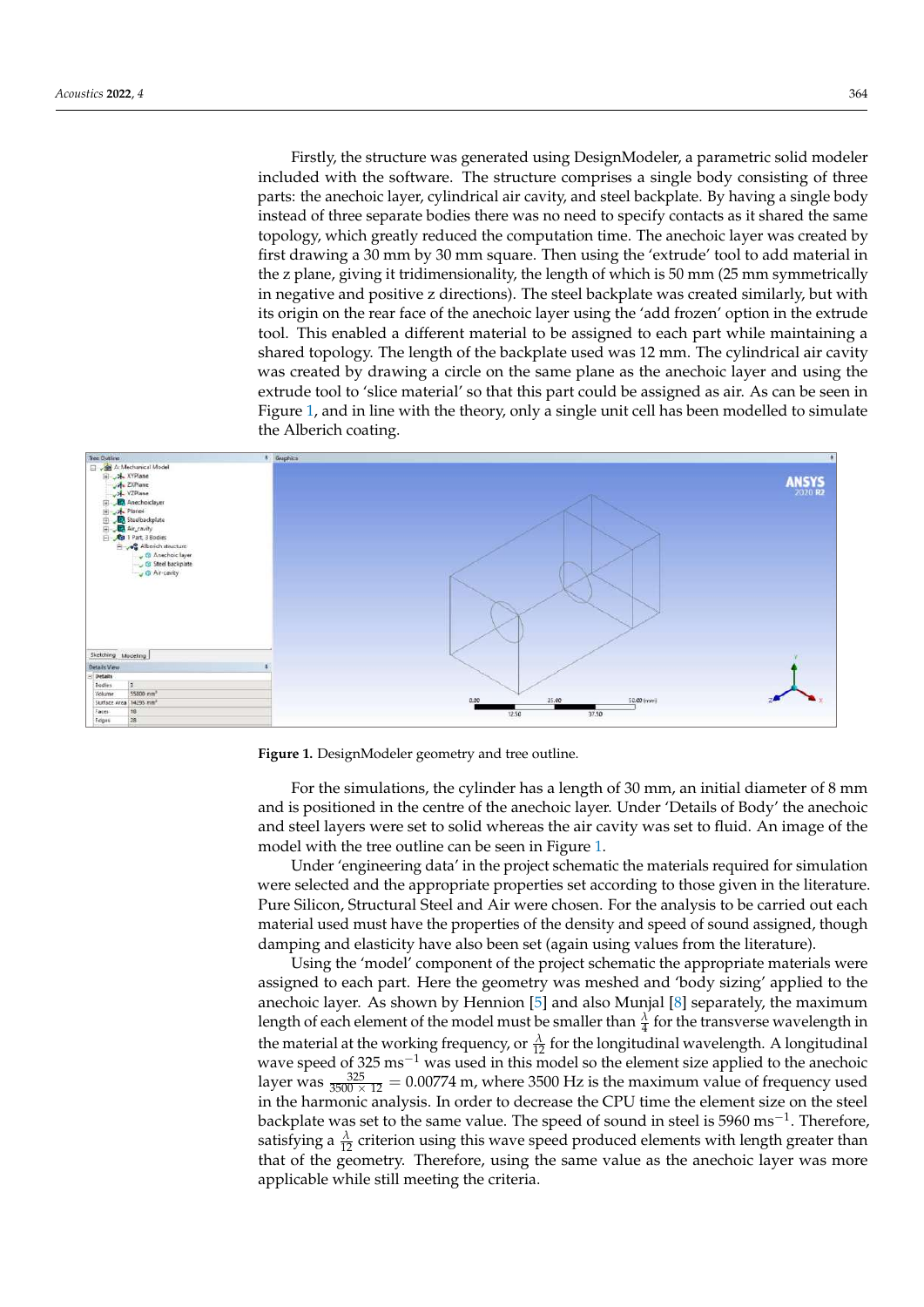A patch conforming method was applied to the anechoic layer using tetrahedrons as shown in Figure [2.](#page-3-0) Since the model was not sweepable the default patch conforming shown in Figure 2. Since the model was not sweepable the default patch conforming method was used. As detailed in the ANSYS Meshing User's Guide, this method supports method was used. As detailed in the ANSYS Meshing User's Guide, this method supports 3D inflation, has built-in smoothness and growth control and mesh defeaturing. This was 3D inflation, has built-in smoothness and growth control and mesh defeaturing. This was the recommended setting to improve CFD boundary resolution and improve overall mesh the recommended setting to improve CFD boundary resolution and improve overall mesh quality when performing the acoustic analysis [\[11\]](#page-19-10). quality when performing the acoustic analysis [11].

greater than that of the geometry. The geometry, using the same value as the same value as the anechoic layer

<span id="page-3-0"></span>

**Figure 2.** Meshed Alberich geometry. **Figure 2.** Meshed Alberich geometry.

Once the geometry was imported the boundary conditions and parameters for the Once the geometry was imported the boundary conditions and parameters for the analysis were set in the Harmonic Acoustics project schematic. Under 'Analysis Settings' analysis were set in the Harmonic Acoustics project schematic. Under 'Analysis Settings' in the project outline, the frequency spacing was set to linear, with a frequency range from 0 to 3500 Hz in 199 intervals. To ensure coherency between the frequencies used to calculate the impedance values, the ANSYS simulation user-defined frequencies were used. For Harmonic acoustics, the only solution method available is 'full', which solves a collection Harmonic acoustics, the only solution method available is 'full', which solves a collection of equations that can be expressed as: of equations that can be expressed as:

$$
[K_c]\{U_c\} = \{F_c\} \tag{1}
$$

where  $c$  denotes a complex matrix or vector  $[11]$ . It uses the full system matrices to culate solutions and so uses more CPU time and capacity. All other options were left as calculate solutions and so uses more CPU time and capacity. All other options were left as programme controlled which was appropriate for the current model. To allow values of programme controlled which was appropriate for the current model. To allow values of absorption to be calculated the 'General Miscellaneous' option in 'Output Control' must absorption to be calculated the 'General Miscellaneous' option in 'Output Control' must be set to yes.

Physics regions must be set for the analysis to proceed, with parts being either an Physics regions must be set for the analysis to proceed, with parts being either an acoustics or structural physics region. For the purposes of this analysis, all three parts acoustics or structural physics region. For the purposes of this analysis, all three parts were set to the acoustic physics regions as the point of interest is the behaviour of the mechanical waves in the entire structure. The anechoic layer and the steel backplate were given the fluid behaviour incompressible as they are solid structures while the air cavity was given the compressible property.

A 'Port' boundary condition was then applied to the anechoic layer. Inserting a port A 'Port' boundary condition was then applied to the anechoic layer. Inserting a port allows an exterior face to be allocated as a surface on which results are evaluated, so the allows an exterior face to be allocated as a surface on which results are evaluated, so the front face was given the 'Port Surface' definition while the body of the layer was labelled front face was given the 'Port Surface' definition while the body of the layer was labelled as the 'Inside Surface Bodies'. To enable the impinging SONAR wave to be simulated, a as the 'Inside Surface Bodies'. To enable the impinging SONAR wave to be simulated, a 'Port in Duct' excitation was applied to the same surface with the port attributed as an 'Port in Duct' excitation was applied to the same surface with the port attributed as an inlet. Given that the incident wave was planar (SONAR uses planar sinusoidal waves), the wave type for the simulation was set as such. Since the absorption coefficient was calculated using a ratio of the transmitted and reflected wave amplitudes to that of the incident wave,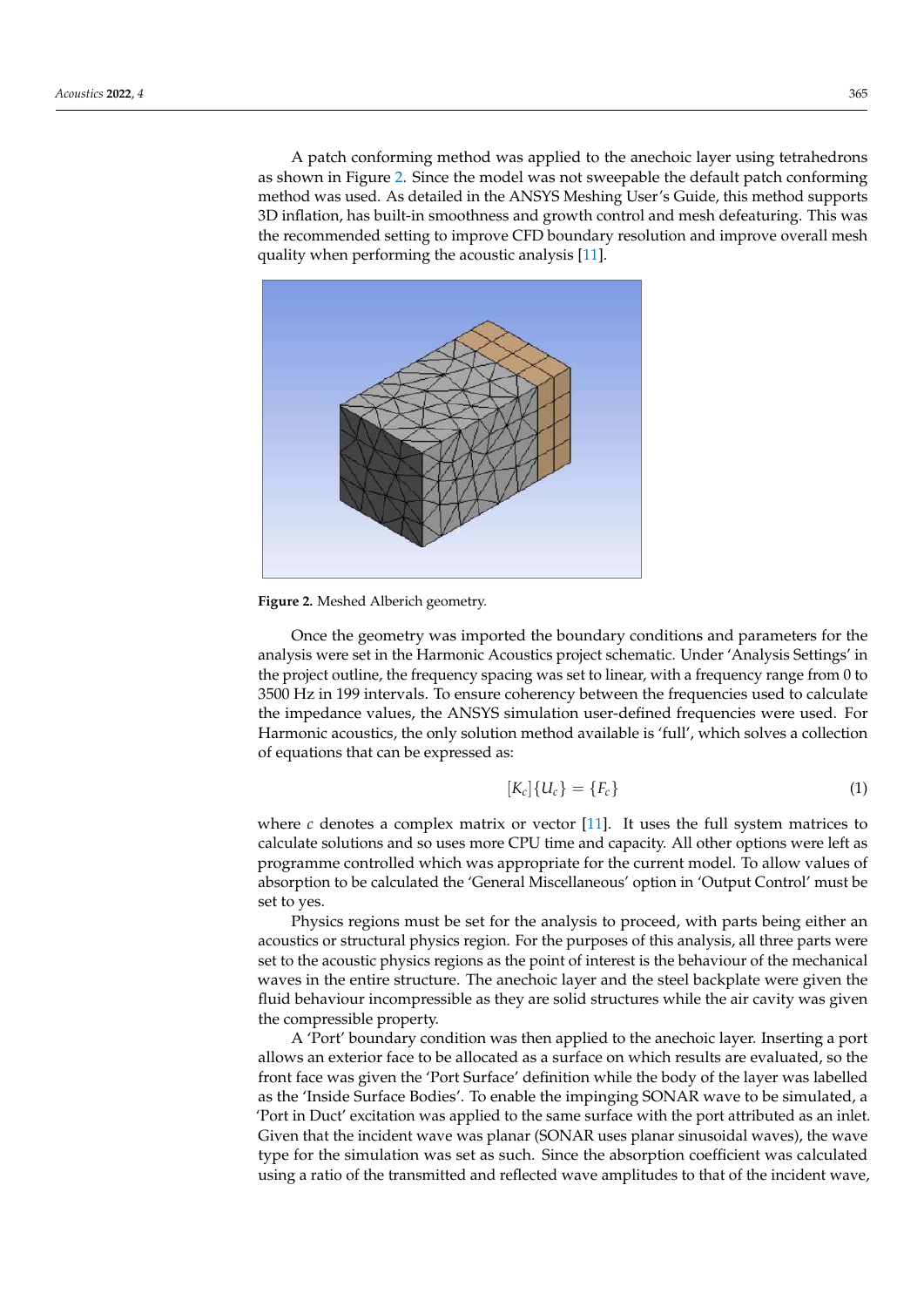the pressure amplitude of the applied excitation was inconsequential [\[9\]](#page-19-8). For the simulation a value of 1000 Pa was been used.

For the purposes of calculating the absorption coefficient of the Alberich structure the water closure need not be modelled and in its place an impedance boundary condition was applied. MATLAB was used to calculate the impedance values at all corresponding frequencies in the given range by applying the correct material properties to the following formula:

$$
Z_{in} = \frac{\rho_a c_a^2 (\rho_s l_s + \rho_a l_a) \omega (-\eta_a + j)}{\rho_a c_a^2 (1 + j\eta_a) - \rho_s \omega^2 l_s l_a}
$$
(2)

with  $\rho$  denoting the density, *c* the wave speed, *l* is the length of the layer,  $\omega$  is the angular velocity which is found using  $\omega = 2\pi f$ , the loss factor is given as  $\eta$  and *j* is the imaginary velocity which is found using  $ω = χnJ$ , the loss factor is given as  $η$  and  $j$  is the imaginary<br>unit ( $\sqrt{-1}$ ) [\[10\]](#page-19-9). The subscripts *a* and *s* denote the anechoic and steel layers respectively. This is a simplification of a well-known impedance transfer formula taking into consideration the low-frequency band used and the deep subwavelength of the anechoic layer owing to  $|k_a l_a| \ll 1$  $|k_a l_a| \ll 1$ . The material properties used are given in Table 1 [\[6\]](#page-19-5).

<span id="page-4-0"></span>**Table 1.** Material properties used in impedance calculations [\[6\]](#page-19-5).

| <b>Material Property</b>         | <b>Anechoic Layer</b> | <b>Steel Layer</b>       |
|----------------------------------|-----------------------|--------------------------|
| Density $(\rho)/\text{kgm}^{-3}$ | 1100                  | 7800                     |
| Length $(l)/mm$                  | 50                    | 12                       |
| Wave speed $(c)/ms^{-1}$         | 325                   | $\overline{\phantom{a}}$ |
| Loss factor $(\eta)$             | 0.23                  | $\overline{\phantom{0}}$ |

MATLAB returns complex values (composed of a real and imaginary part), which are the specific acoustic forms of impedance. The impedance needed was the characteristic acoustic, denoted by *Z*0, which is obtained by calculating the modulus of the former. The values were then transferred to ANSYS and applied to the front face of the anechoic layer.

The 'Rigid Wall' boundary condition which utilises the Neumann boundary condition  $(\hat{n} \cdot \overline{V} p = 0)$  or issuing the APDL 'D' command and setting displacements UX, UY and UZ to zero could have been used. Either of these would simulate the boundary conditions for periodicity. However, this was not needed. By using the APORT command to define a plane wave port the software automatically implemented the scattering analysis for a periodic structure. It, therefore, invalidates and ignores the ASOL command which specifies the acoustic solver with scattered field formulation [\[11\]](#page-19-10). Applying the periodic boundary conditions on the surfaces in the x and y planes, therefore, had no effect on the analysis (bar increasing CPU time).

In order to obtain the values of absorption, the 'Absorption Coefficient' object under 'Acoustics' in the 'Solution' branch of the project outline was selected as shown in Figure [3.](#page-5-0) Under 'Definition' the input port was set to the port on the front face of the anechoic layer. ANSYS evaluates the ratio of sound energy absorbed on the inlet port to the incident sound energy upon the surface and returns a graph and table of the results using the same frequency range and intervals as set under 'Analysis Settings'. Other graphs were produced, such as graphs for sound pressure levels, shown later in this paper. These graphs were created in the same way as the absorption coefficient graphs by using the 'Solution' branch and applying the correct parameters.

### *2.2. Computational Methodology*

The simulations were run in a pre-determined sequence. The simulations assessing the effects of the cylindrical cavity diameter were done first to ensure the software returned results coherent with the theory. This formed the foundation as a comparison of the effects of the other explored factors such as the anechoic layer, steel backplate, cavity length and spherical cavity. Using the knowledge gained through the course of the simulations a final optimised model was investigated. The controlled variables and other relevant details for each set of simulations are listed below, including graphs of impedance values where relevant.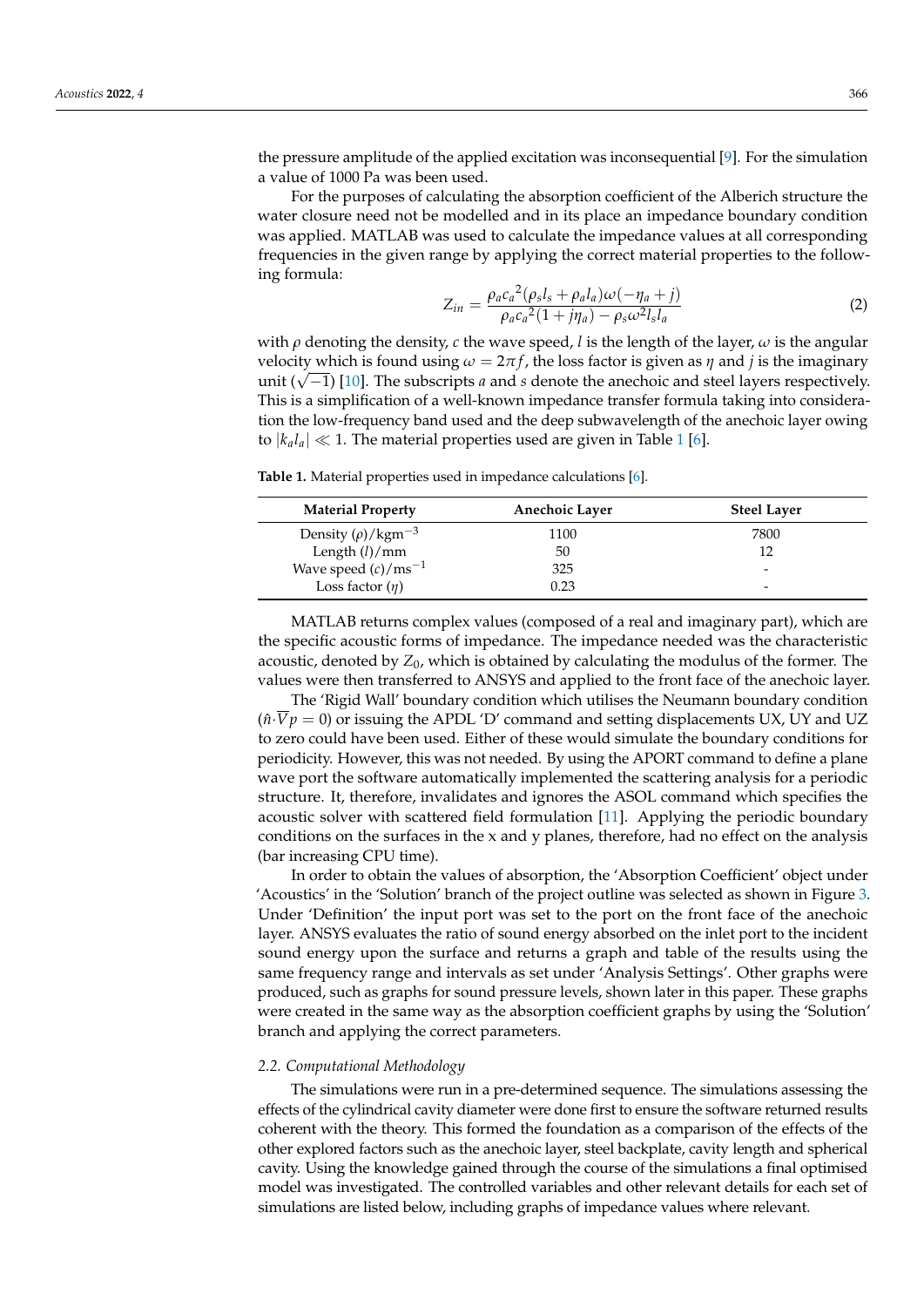<span id="page-5-0"></span>

**Figure 3.** Acoustic analysis setup with project outline. **Figure 3.** Acoustic analysis setup with project outline.

## <span id="page-5-2"></span>*2.2. Computational Methodology* 2.2.1. Cylindrical Cavity Diameter

To study the effects that cylindrical cavity diameter had on the absorption coefficient of the Alberich structure ten simulations were carried out. The initial diameter used was  $8$  mm,  $\,$ increasing in 2 mm intervals up to a value of 26 mm. Cylinder length for investigations not concerning this was 30 mm. Table 2 includes the variables that remained the same throughout the analyses, the material properties taken directly from the literature and including those already detailed in Table 1 [\[6\]](#page-19-5).  $\,$ 

<span id="page-5-1"></span>**Table 2.** Controlled variables for all simulations [\[10\]](#page-19-9).

| <b>Controlled Variable</b> | <b>Anechoic Layer</b> | <b>Steel Layer</b>    |
|----------------------------|-----------------------|-----------------------|
| Young's Modulus (E)/Pa     | $3 \times 10^7$       | $2.16 \times 10^{11}$ |
| Bulk Modulus $(B)/Pa$      | $7.78 \times 10^{9}$  | $1.8 \times 10^{11}$  |
| Shear Modulus $(G)/Pa$     | $4.68 \times 10^{7}$  | $8.31 \times 10^{10}$ |
| Poisson's Ratio $(v)$      | 0.497                 | 0.3                   |

It was important that these properties remained constant during the simulations, as changing the lengths of the different parts affected the results. Just as important was principal factor in the acoustic response of materials. By doing this it was ensured that the **Controlled Variable Anechoic Layer Steel Layer** rate and reliable. Length of the anechoic layer was 50 mm. Values of impedance remained Find the same for simulations that assessed the effects of the cylindrical cavity diameter, cavity the same for simulations that assessed the effects of the cylindrical cavity diameter, cavity length, spherical cavity and optimised model. A graph of impedance versus frequency can<br>length, spherical cavity and optimised model. A graph of impedance versus frequency can  $\frac{36.6}{10.68}$  be seen below in Figure [4.](#page-6-0) ensuring the properties of elasticity remained constant for all simulations as stiffness was a results obtained were due to the change in cavity diameter alone, making them more accu-

Acoustic impedance is the opposition of a medium to the motion of wave propagation particle velocity. Due to this characterisation of the medium it travels in, this impedance is called characteristic acoustic impedance. As such it is an inherent property of the medium and the nature of the wave speed [3]. It should be noted that for the [re](#page-19-2)mainder of the paper the characteristic acoustic impedance will be referred to simply as 'impedance'. and it characterises the relationship between the acting sound pressure and the resulting

Referring to Figure 4, the value of impedance peaks at 810 Hz with a value of 2.38  $\times$  10<sup>6</sup> pascal seconds per meter (or rayl). This was the impedance as a result of the properties detailed and as such was specific to the material, wave characteristics and geometry. Changing some of these variables had a large impact on the impedance values gained and consequently on the acoustic behaviour of the anechoic mode.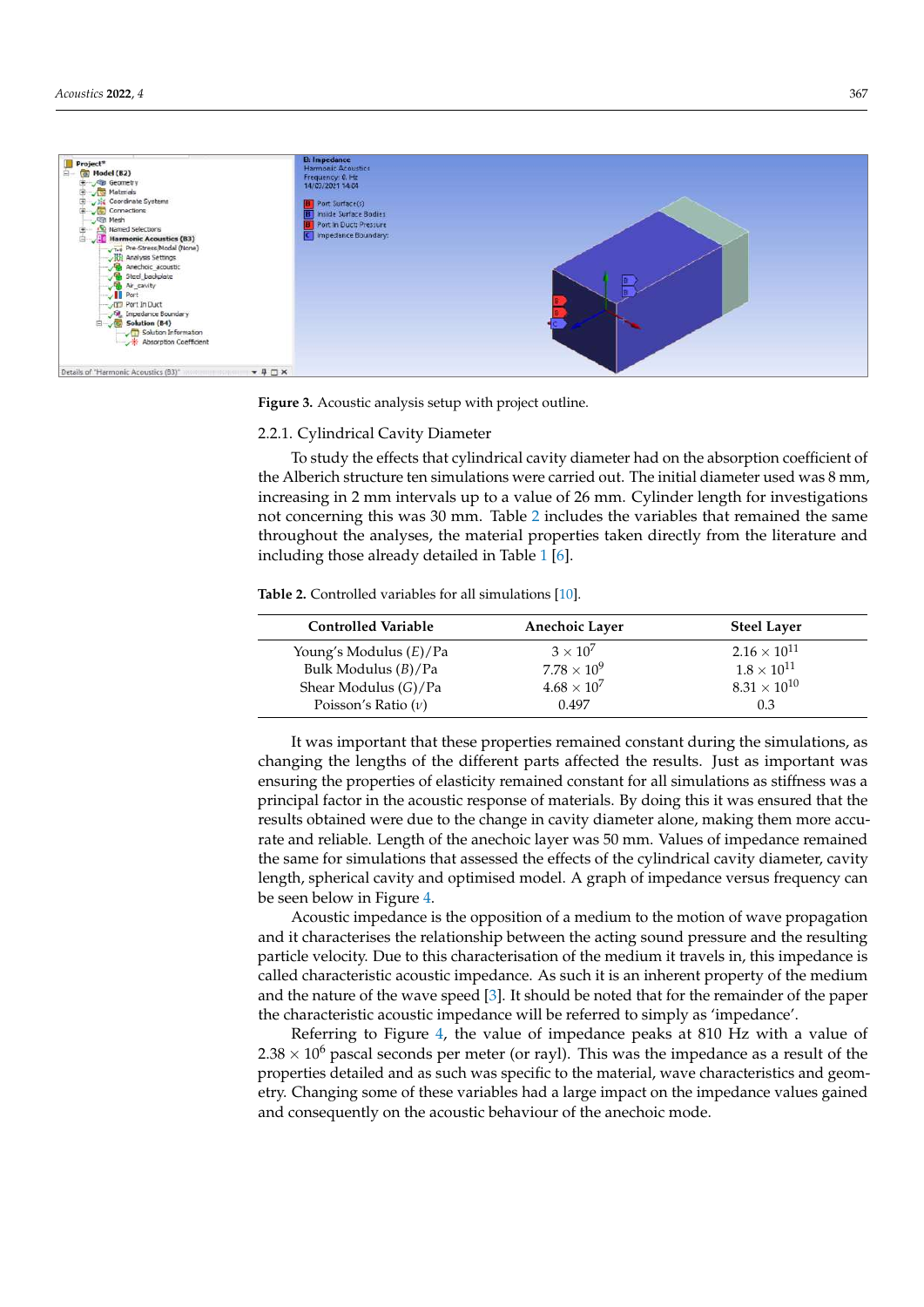<span id="page-6-0"></span>

**Figure 4.** Graph of impedance used for cylindrical cavity diameter simulations. **Figure 4.** Graph of impedance used for cylindrical cavity diameter simulations.

## <span id="page-6-1"></span>2.2.2. Anechoic Layer

To study the effects of anechoic layer length 5 simulations were conducted, starting at 40 mm and increasing by 5 mm to a value of 60 mm. For each simulation the cavity pedance is called characteristic acoustic acoustic impedance. As such it is an interesting  $\frac{10}{2}$  mm  $\frac{1}{2}$  mm  $\frac{1}{2}$  mm  $\frac{1}{2}$  mm  $\frac{1}{2}$  mm  $\frac{1}{2}$  mm  $\frac{1}{2}$  mm  $\frac{1}{2}$  mm  $\frac{1}{2}$  mm  $\frac{1}{2}$  mm diameter was kept at 18 mm and a length of 30 mm (chose as these were the median values<br>in the remainder that for the chosen were the median values in the data set). Values of impedance are shown in Figure [5.](#page-6-1)



**Figure 5.** Graph of impedance used for anechoic layer length simulations. **Figure 5.** Graph of impedance used for anechoic layer length simulations.

## 2.2.3. Steel Backplate 2.2.3. Steel Backplate

As shown in Figure 6, five iterations of simulations were conducted to explore the As shown in Figure [6,](#page-7-0) five iterations of simulations were conducted to explore the effects of steel backplate length, beginning at 5 mm and increasing in 5 mm increments to 25 mm. Cavity diameter held a value of 18 mm and the anechoic layer had a length of mm to maintain consistency with the primary set of simulations and ensure results are 50 mm to maintain consistency with the primary set of simulations and ensure results are due to the variable being explored alone. due to the variable being explored alone.

### 2.2.4. Cavity Length

Diameter of the air cavity was investigated to study the effect of cavity length on the absorption of the Alberich coating. Five simulations were run, starting at a length of 22 mm and increasing in 4 mm steps to a value of 38 mm. The cavity diameter was 18 mm, anechoic layer length 50 mm, and steel backplate length 12 mm. Values of impedance used were the same as those in Figure [4.](#page-6-0)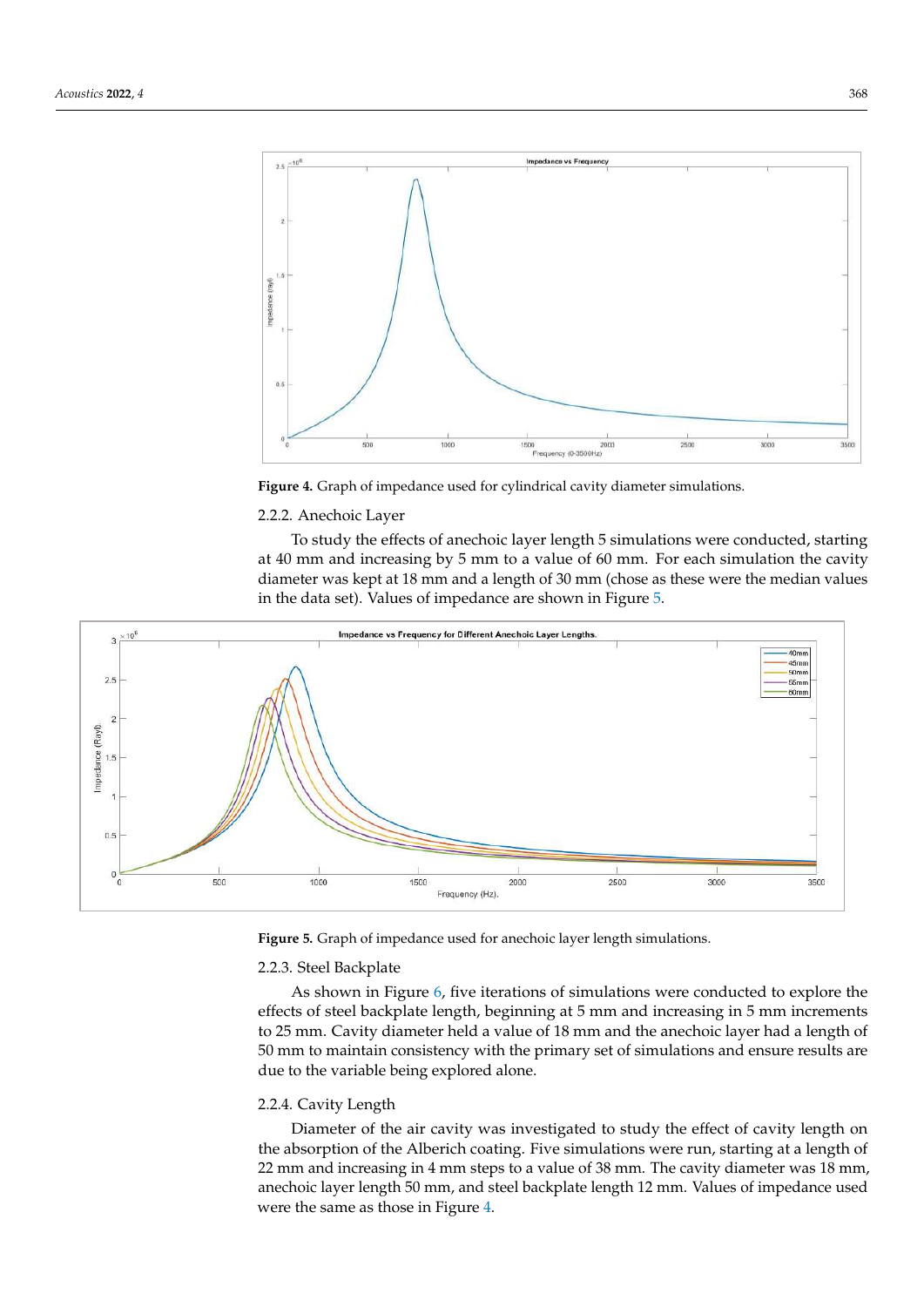<span id="page-7-0"></span>

**Figure 6.** Graph of impedance used for steel backplate layer length simulations. **Figure 6.** Graph of impedance used for steel backplate layer length simulations.

## 2.2.5. Spherical Cavity

Figure 7 shows the 14 mm spherical cavity diame[ter](#page-7-1) model used to investigate how spherical cavity affects absorption opposed to a cylindrical cavity. Staying consistent with the previous investigations five simulations were conducted starting at a diameter of 14 mm and finishing with 22 mm. Figure 4 gives the values of impedance used for the simulations. The length of the anechoic layer remained at 50 mm and the steel backplate 12 mm in keeping with cylindrical cavity diameter and length research. 12 mm in keeping with cylindrical cavity diameter and length research.

<span id="page-7-1"></span>

**Figure 7.** ANSYS model of Alberich coating with spherical cavity. **Figure 7.** ANSYS model of Alberich coating with spherical cavity.

## <span id="page-7-3"></span>2.2.6. Optimised Model 2.2.6. Optimised Model

Using what has been learned from the previous simulations, an optimised Alberich Using what has been learned from the previous simulations, an optimised Alberich structure was modelled focusing on achieving maximum peak absorption within the 1000 Hz range. Table 3 b[elo](#page-7-2)w shows the physical parameters. 500–1000 Hz range. Table 3 below shows the physical parameters.

<span id="page-7-2"></span>**Table 3.** Optimised model physical parameters. **Table 3.** Optimised model physical parameters.

| Value |  |
|-------|--|
| 40    |  |
| 25    |  |
| 26    |  |
|       |  |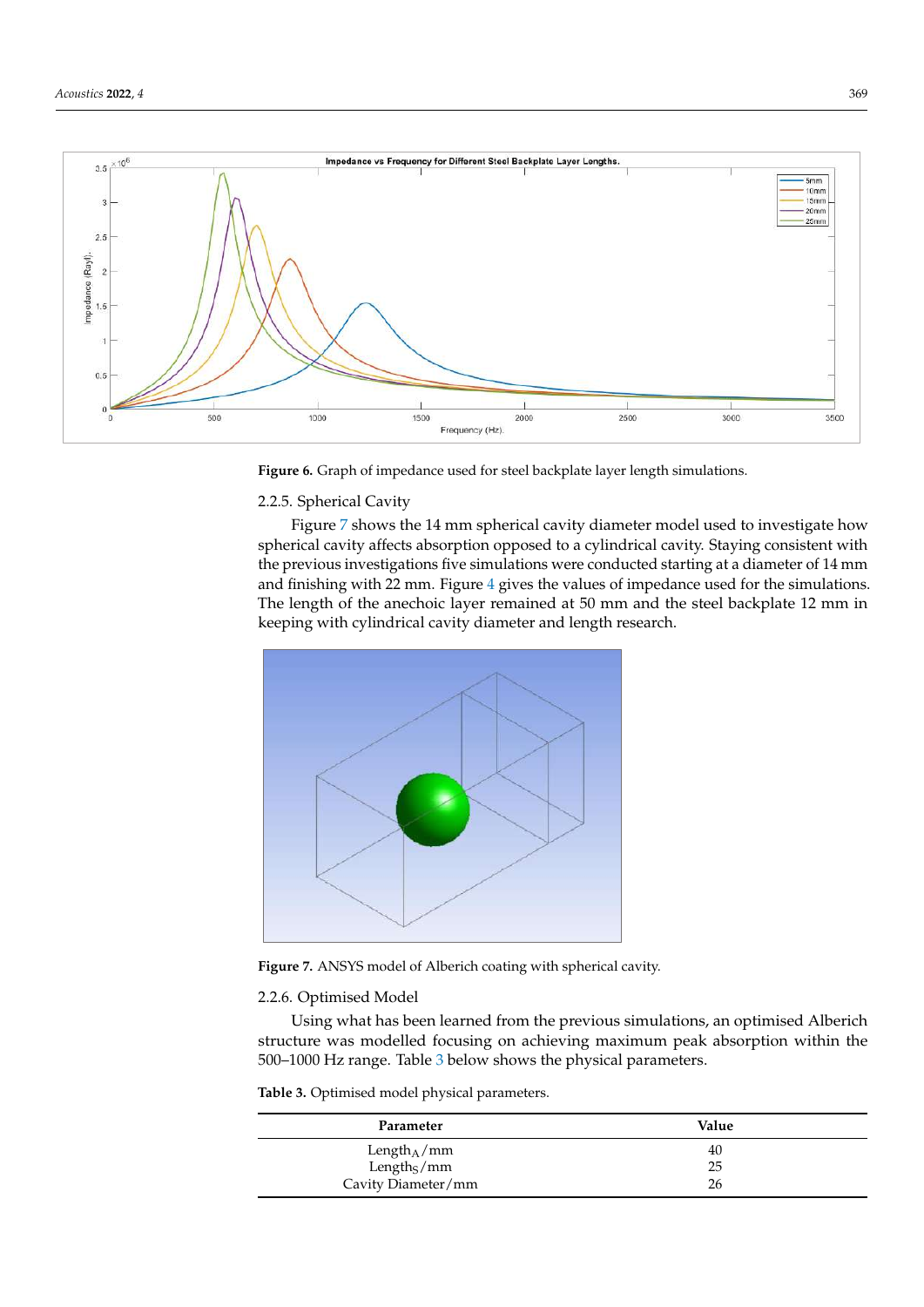<span id="page-8-0"></span>Compared to the parameters used to investigate the effect of cylindrical cavity diameter, the length of the anechoic layer was shorter and the backplate longer in correlation with the conclusions drawn from Section [2.2.1](#page-5-2) In order to still consider the absorption in higher frequencies and due to the minimal difference seen between the two at peak absorption, a spherical cavity had been used in place of a cylindrical one. The model was as it appears  $\overline{\text{in}}$  Figure [8.](#page-8-0)

Cavity Diameter/mm 26



**Figure 8. Figure 8.**  Optimised Alberich coating. Optimised Alberich coating.

## **3. Results 3. Results**

# <span id="page-8-2"></span>*3.1. Cylindrical Cavity Diameter 3.1. Cylindrical Cavity Diameter*

<span id="page-8-1"></span>For the initial air cavity diameter of 8 mm, the resulting graph of absorption vs For the initial air cavity diameter of 8 mm, the resulting graph of absorption vs fre-frequency is seen in Figure 9[. T](#page-8-1)he first peak is seen at a frequency of 778 Hz and has an absorption coefficient value of 0.82447. Absorption then drops to near zero in a frequency absorption coefficient value of 0.82447. Absorption then drops to near zero in a frequency range of 1500–1750 Hz, where it then begins to increase again to a second peak value of 0.61951 at 3146 Hz. The fin al value at 3500 Hz is 0.58161. 0.61951 at 3146 Hz. The fin al value at 3500 Hz is 0.58161.



**Figure 9.** Absorption against frequency for 8 mm cavity diameter. **Figure 9.** Absorption against frequency for 8 mm cavity diameter.

Figure [10](#page-9-0) shows the graphs of absorption vs frequency for ten cavity diameter sizes, ranging from 8 mm to 26 mm diameter cavity in 2 mm intervals. It can be seen that with ranging from 8 mm to 26 mm diameter cavity in 2 mm intervals. It can be seen that with the the increase in diameter, there is a relatively small increase in peak absorption at 795 Hz increase in diameter, there is a relatively small increase in peak absorption at 795 Hz and a and a much greater decrease in a much greater decrease in a much greater decrease in  $3 \times 10^{-1}$ much greater decrease in absorption at 3150 Hz. For comparison, between 8 mm and 26 mm,<br>deed to 2002 for the value at 3150 Hz decreased in a 2002 for the value at 2003 for the value of 2003 for the the peak at 795 Hz increased by 0.01293, whereas the value at 3150 Hz decreased by 0.38006.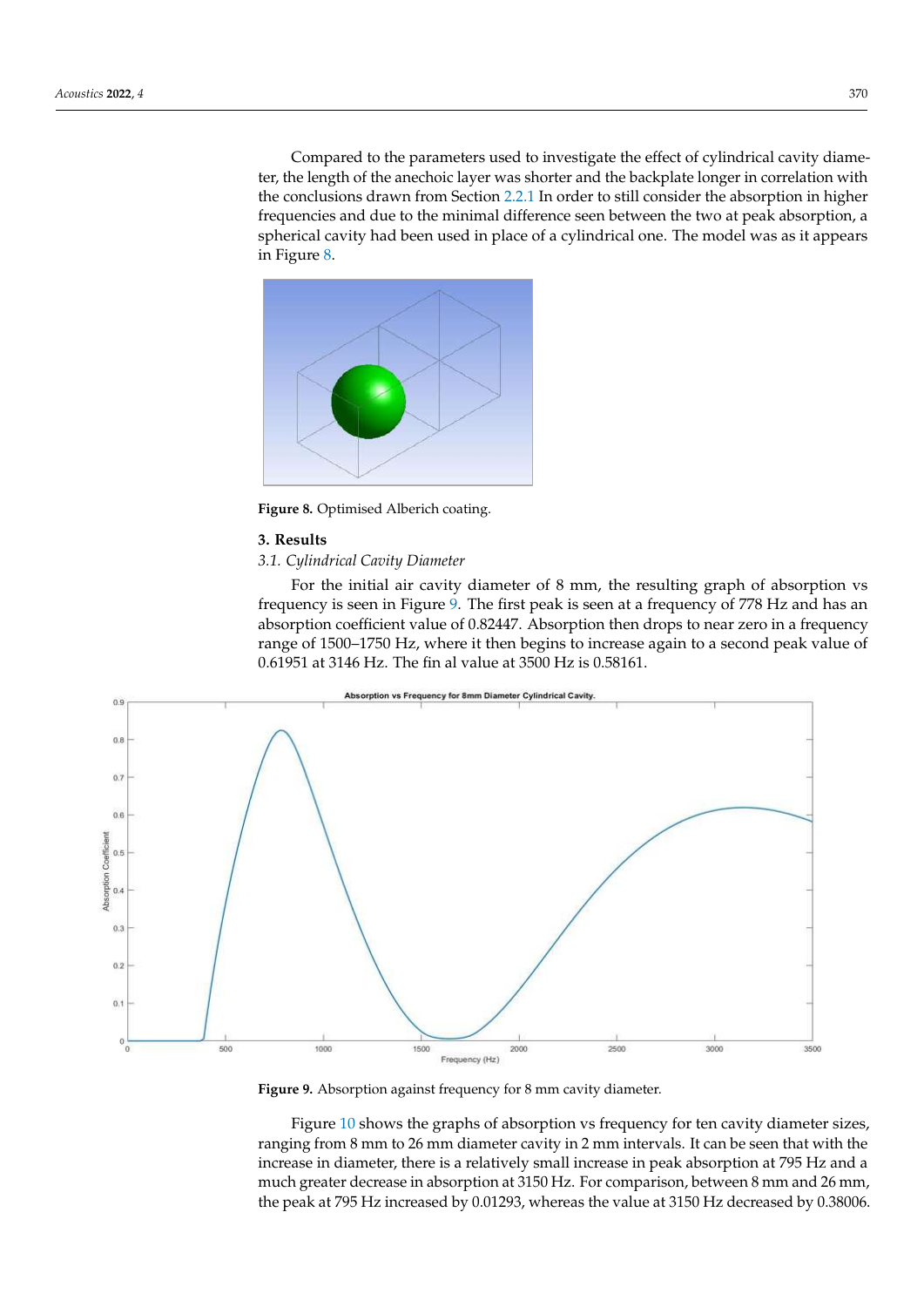<span id="page-9-0"></span>The frequency range over which there is zero absorption also increased dramatically. While the 8 mm diameter model did not reach zero absorption past 370 Hz, the 26 mm model was completely non-absorbing from 1618–2409 Hz, 23% of the total bandwidth.



**Figure 10.** Graph of absorption vs frequency for 10 different cavity diameter sizes. **Figure 10.** Graph of absorption vs frequency for 10 different cavity diameter sizes.

Figure [11](#page-9-1) shows the graphs of 8 mm and 26 mm cavity diameter together for com-Figure 11 shows the graphs of 8 mm and 26 mm cavity diameter together for comparison. It was apparent that the decrease in absorption towards higher frequencies was parison. It was apparent that the decrease in absorption towards higher frequencies was significantly greater compared to the increase in peak absorption at a lower frequency. To put this trend into perspective, the first peak increases by 1.55% over the simulated range, put this trend into perspective, the first peak increases by 1.55% over the simulated range, while the second peak decreases by 61.35%. while the second peak decreases by 61.35%. Figure 11 shows the graphs of 8 mm and 26 mm cavity diameter together for compart in shows the graphs of  $\sigma$  min and 20 min cavity diameter together for com-

<span id="page-9-1"></span>

*3.2. Anechoic Layer* **Figure 11.** Graphs of 8 mm vs 26 mm diameter cavity absorption against frequency. **Figure 11.** Graphs of 8 mm vs 26 mm diameter cavity absorption against frequency.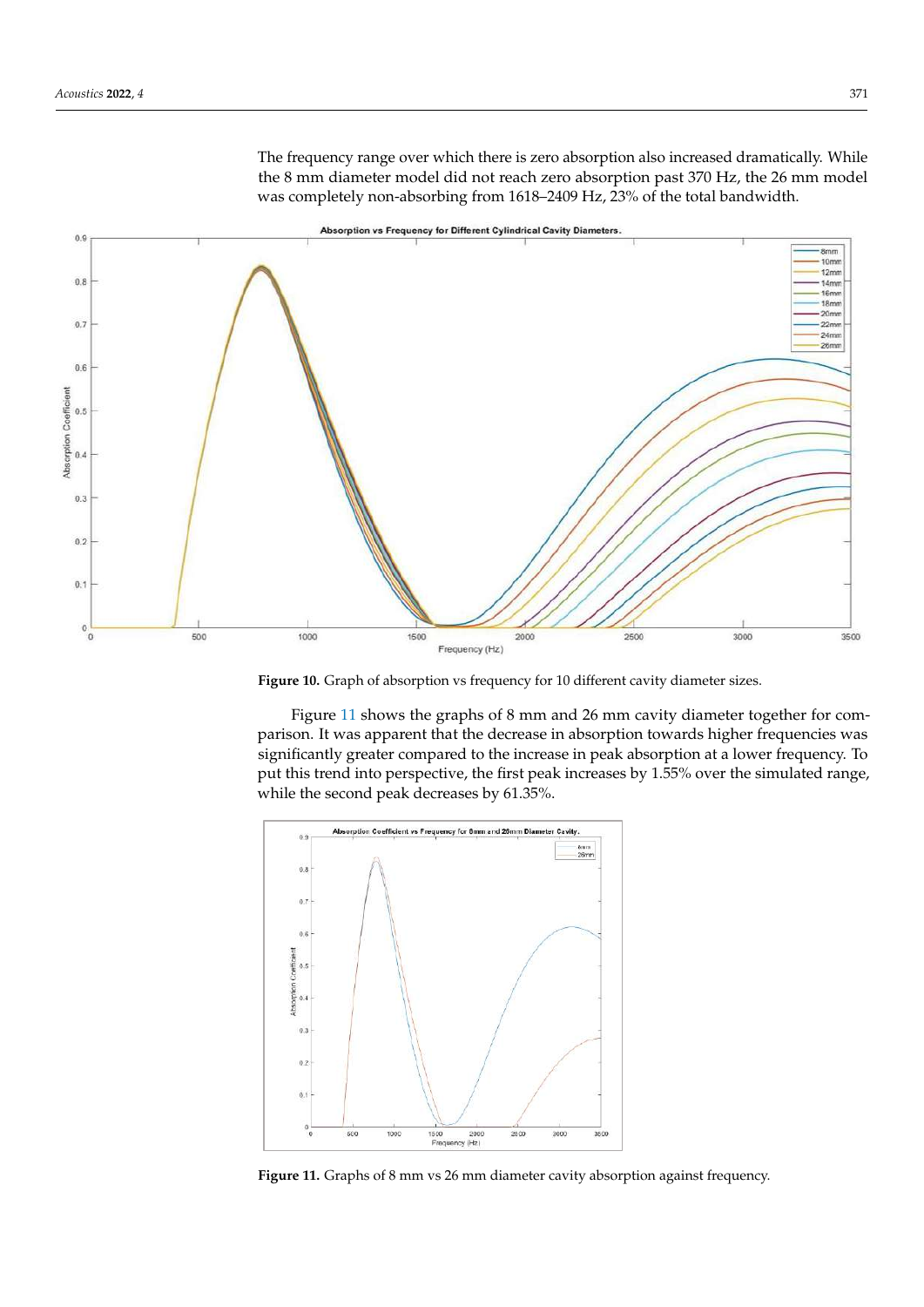### <span id="page-10-3"></span>*3.2. Anechoic Layer*

Figure [12](#page-10-0) clearly shows that by increasing the length of the anechoic layer, the first peak not only decreased in magnitude, but was also shifted to a lower frequency. For example, 40 mm length had a first peak of 0.85871 at 880 Hz, reaching 0 between 2000 and 300 Hz, before increasing to 0.081908 at 3000 Hz. The 60 mm length model, however, had an initial peak of 0.80422 at 710 Hz and a second peak of 0.51929 at 2740 Hz.

<span id="page-10-0"></span>

Figure 12. Absorption against frequency for different anechoic layer lengths.

## <span id="page-10-2"></span>*3.3. Steel Backplate 3.3. Steel Backplate 3.3. Steel Backplate*

As seen in Figure [13,](#page-10-1) increasing the length of the steel backplate not only increased the value of the main absorption peak, but also shifted it to much lower frequencies. Comparing the 5 mm and 25 mm length models, the first had a value of 0.70579 at 1220 Hz, the latter a value of 0.89026 at 550 Hz. The absorption coefficient showed a 26% increase but had shifted to a lower frequency by 670 Hz.

<span id="page-10-1"></span>

Figure 13. Absorption coefficient against frequency for different backplate lengths.<br>
<br>
Figure 13. Absorption coefficient against frequency for different backplate lengths.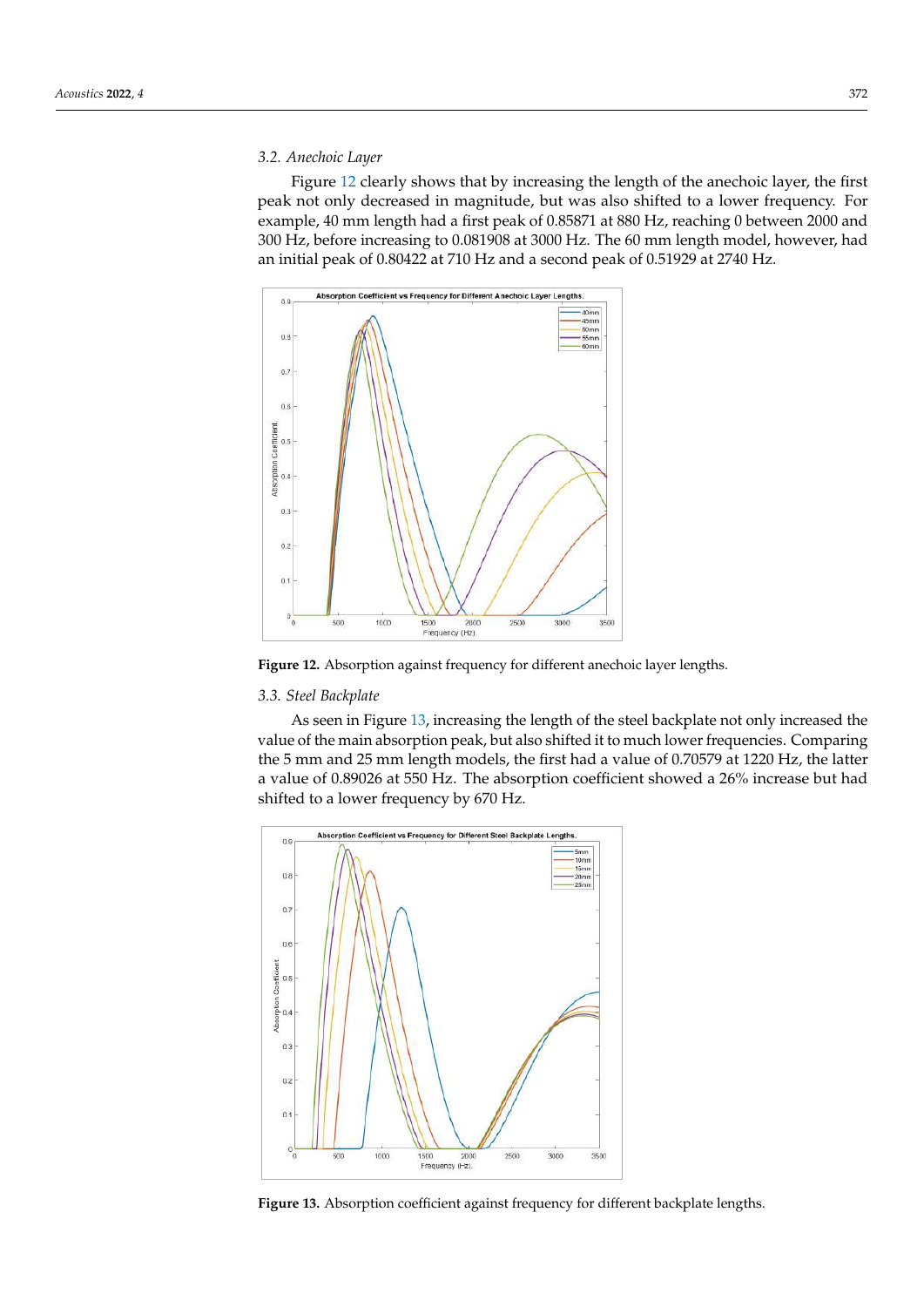# <span id="page-11-2"></span>*3.4. Cavity Length*

The effect of cavity length on the absorption performance of the model has been shown through simulation and the results pictured in Figure [14](#page-11-0) on the following page. Similarly, when studying the effect of cavity diameter on absorption, it can be seen from Figure [14](#page-11-0) that increasing cavity length marginally increased the initial peak, but greatly decreased the second. From 22 mm to 38 mm, the peak at 795 Hz increased by 0.02207, whereas the value at 3500 Hz was 0.44482 lower.

<span id="page-11-0"></span>

Figure 14. Plot of absorption vs frequency for different cylindrical cavity lengths. cavity stiffness of the anechoic layer. As shown in Figure 15, the 14, the 14, the 14, the 14, the 14, the 14, the 14, the 14, the 14, the 14, the 14, the 14, the 14, the 14, the 14, the 14, the 14, the 14, the 14, the 14

## *3.5. Spherical Cavity*

Much in the same way as with the cylindrical cavity, the presence of the spherical cavity adjusted the effective stiffness of the anechoic layer. As shown in Figure 15, the 14 mm model had a peak value of 0.7932 at 780 Hz, followed by a second peak of 0.77838 at 2930 Hz, while the 22 mm model had a first peak of 0.81117 and a second of 0.63805 at the same frequencies.

<span id="page-11-1"></span>

Figure 15. Graph of absorption vs frequency for different spherical cavity diameters.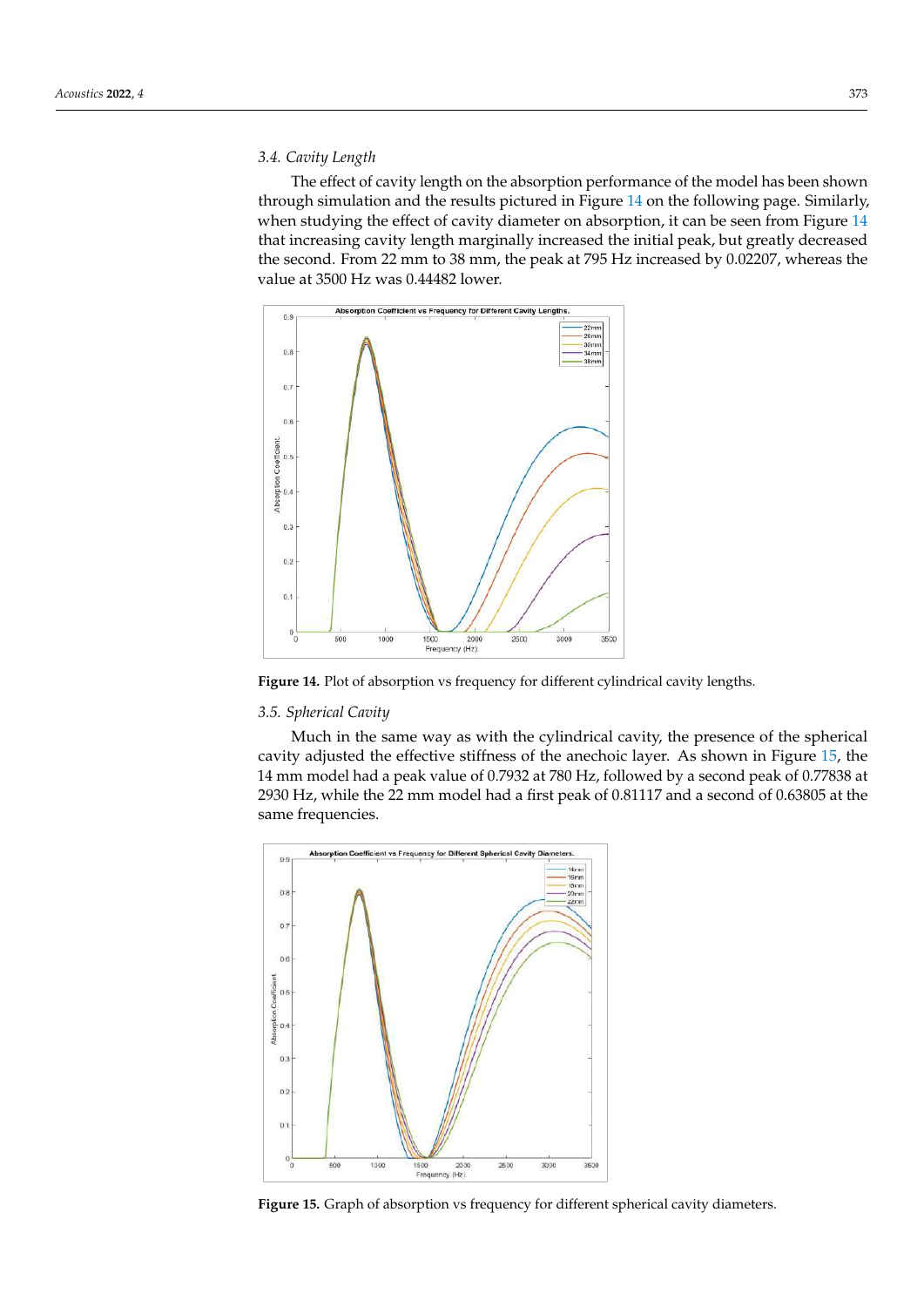From the numbers provided, it was seen that for the smaller diameter, the second peak value was nearly of the same magnitude as the first, a fact made clearer when looking at the following graph of results.

Compared to the absorption trends produced by the cylindrical cavity model, the Compared to the absorption trends produced by the cylindrical cavity model, the model containing spherical cavities showed much greater absorption at the higher end<br>the frequency was slightly less. The marof the frequency range, while absorption at the lower frequency was slightly less. The<br>gines in of change between diameter sizes, however, remained slight for the initial peak and, margin of change between diameter sizes, however, remained slight for the initial peak and,<br>again, showed greater difference for the second. When the same diameter was considered. again, showed greater difference for the second. When the same diameter was considered, the volume of air in the cylindrical cavity was a factor of ten greater than that of the sphereence volume of  $\zeta$ <br>spherical cavity. compared to the absorption dents produced by the cymiunical cavity model, the

# <span id="page-12-1"></span>*3.6. Optimised Model 3.6. Optimised Model*

Once the appropriate values of impedance were calculated using MATLAB and ap-Once the appropriate values of impedance were calculated using MATLAB and applied to the model seen in Figure 8 (Section [2.2.6\)](#page-7-3), the corresponding graph of absorption plied to the model seen in Figur[e 8](#page-8-0) (Section 2.2.6), the corresponding graph of absorption against frequency was plotted. For comparison, the 26 mm diameter cylindrical cavity against frequency was plotted. For comparison, the 26 mm diameter cylindrical cavity model has been included in the same graph (Figure [16\)](#page-12-0). model has been included in the same graph (Figure 16).

<span id="page-12-0"></span>

**Figure 16.** Absorption vs frequency for the optimised model and 26 mm diameter cylindrical cavity **Figure 16.** Absorption vs frequency for the optimised model and 26 mm diameter cylindrical cavity model.

model (referred to herein as model one) was much more effective than from the standard Alberich structure (model two). Peak absorption in model one occurs at 550 Hz, with a value of 0.91129, compared with model two, which peaks at 795 Hz, with a magnitude of 0.83689. That presents an increase of 0.0744 and a frequency shift of 245 Hz towards zero. The bandwidth over which there is no absorption is 26% less for model one and the absorption at 3500 Hz also increased by a magnitude of 0.1195, from 0.27429 to 0.39369. Model one covers the entire 100–1000 Hz bandwidth, unlike model two, which displays zero absorption up until 370 Hz. It is clear from Figure [16](#page-12-0) that the absorption result obtained from the optimised

#### $\mathbf{z}$ **4. Discussion**

Several factors were used to explain the trends seen in the results section of the paper. These are listed individually, and explicit connections are drawn between them and<br>. The situations. the simulations.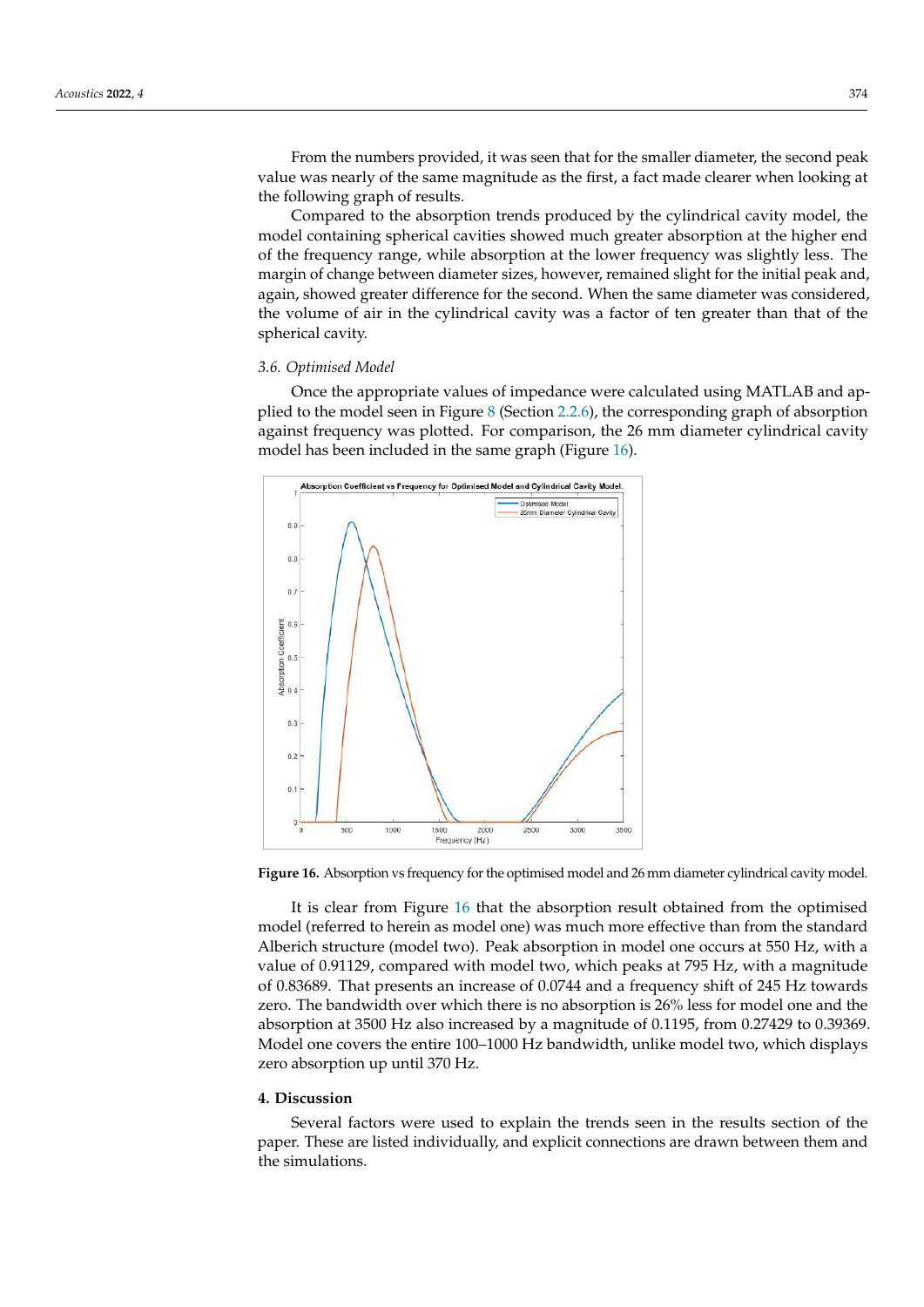### *4.1. Resonance of the Cavity*

Acoustic resonance occurs when a system vibrates at a particular frequency, called the resonant frequency. Resonance is caused by the transfer between sound pressure and flow energy and is determined by the geometry and material properties of the object. For the cylindrical air cavity, the resonant frequency is predicted by:

$$
f_r = \frac{c_t}{2l} = \frac{325}{2 \times 30 \times 10^{-3}} = 5417 \text{ Hz}
$$
 (3)

It was clear that this value was nowhere near the peak frequency and so it was reasonable to conclude that the resonance of the air cavity was not responsible for the peak absorption of the anechoic coating [\[10\]](#page-19-9), as was seen in all simulations conducted.

### *4.2. Resonance of Anechoic Layer*

Section [3.3](#page-10-2) shows that the increased length of the steel backplate (and, therefore, mass) decreased resonant frequency, owing to the equation:

$$
f = \sqrt{\frac{k}{m}}\tag{4}
$$

The air cavity within the anechoic layer was extruded by the normal displacement of the steel plate [\[7\]](#page-19-6). When more mass was added to the steel backplate (by increasing length), the extension of the anechoic layer was increased, which led to further shear and compressive deformation of the air cavity. As a result, there was a greater mode shift to transverse waves, increasing their attenuation. Peak absorption of the model at lower frequencies increased with the length of the backplate as a result of this, while being more closely clustered at higher frequencies. (The results achieved were consistent with those produced in previously published papers, showing that as backplate length increased, the frequency of the main absorption peak decreased [\[12\]](#page-19-11)).

### *4.3. Impedance Mismatch*

Acoustic mediums, in which the speed of sound differs, commonly do not have the same impedances, meaning when a sound wave strikes the interface between them, it encounters an impedance mismatch. Consequently, some of the impeding wave is reflected and some transmitted into the second medium. When the system is not operating at resonant frequency, high reflection occurs due to discontinuous acoustic impedance along the axis of sound propagation. In the case of the anechoic model used, the impedance mismatch arises between the silicone layer and the air cavity, and the silicone layer and the steel backplate. As demonstrated by the 'bell-in-vacuum' experiment conducted by Athanasius Kircher [\[13\]](#page-19-12), transmission from a low- to high-density medium, and vice versa, is not efficient. The greater difference in density and the impedance mismatch caused less transmission of propagating waves and increased reflection. Hence, the differing densities and wave speeds in the components of the anechoic model have an inherent impact on the absorption coefficient seen. In order to reduce overall reflection and increase transmission into the silicone layer and metal backplate, the densities and wave speeds must be closely matched to those of air [\[13\]](#page-19-12).

Impedance mismatch also reduces the bandwidth for efficient acoustic transmission and so may be a key factor when explaining the decrease to complete non-absorbance seen in all simulations. By matching the impedance between air, silicone and steel peak absorption, this would occur over a greater frequency range.

Though impedance is a key factor, when comparing the graph for impedance in Figure [4](#page-6-0) and absorption in Figure [9](#page-8-1) (Sections [2.2.1](#page-5-2) and [3.1\)](#page-8-2), the following similarities were drawn: the first peak in both graphs occurred at around 800 Hz, and maximum values appeared only 32 Hz apart. This would suggest that the two are correlated directly, with greater impedance resulting in a higher absorption coefficient. However, it was clear that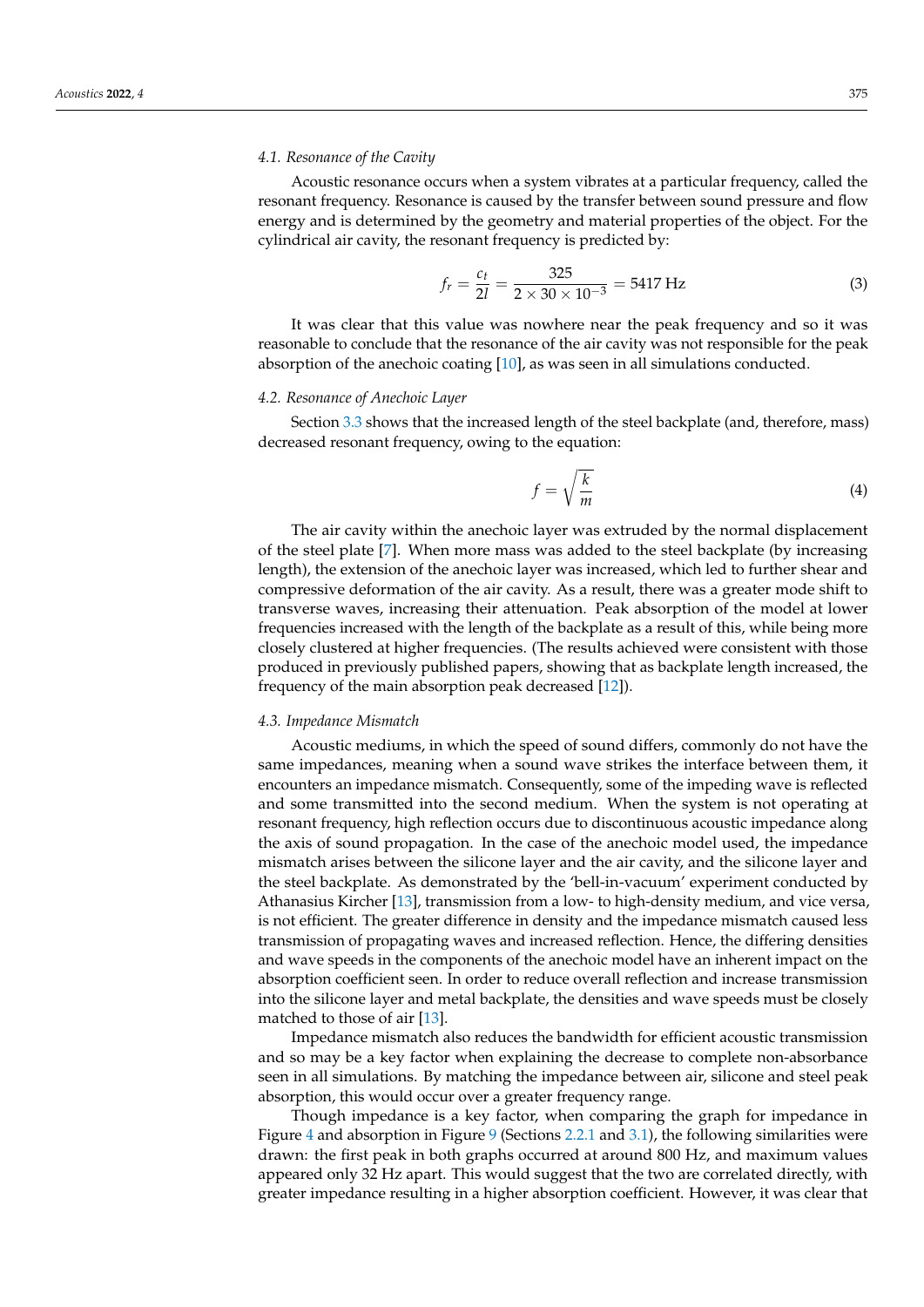this was not the case when the results were analysed further. Unlike Figure [4,](#page-6-0) where the value decreases steeply until around 1500 Hz and levels off to a low negative gradient, the behaviour demonstrated by the absorption plot in Figure [9](#page-8-1) was completely divergent. Rather than tending towards zero, the graph reached a minimum before increasing again to form a smooth curve. A second peak occurred at 3100 Hz and declined again, until the upper limit of the frequency was reached.

### <span id="page-14-0"></span>*4.4. Stiffness*

The silicone and steel backplate model was analogous to a mass spring resonator, where the silicone acts as the spring and backplate as the mass [\[7\]](#page-19-6). When the silicone layer is subjected to the impeding planar wave, the layer is forced to compress and extend longitudinally. As with a mass–spring system, the frequency of oscillation can be altered by changing the stiffness of the silicone layer.

Reducing the stiffness of the layer also affects peak absorption values. The relationship between stiffness and the amplitude of oscillation is given by Hooke's law:

$$
F = -kx \tag{5}
$$

where  $F$  is the force applied and  $x$  is the displacement of the spring, or in this instance, the compression/elongation length of the silicone layer. By rearranging Equation (2), it is shown that by reducing the stiffness, a greater displacement is realised for the same force applied. This was seen looking at the results in Section [3.2,](#page-10-3) where the anechoic layer length increased and the stiffness decreased at a proportionate rate. The larger the spring constant, the smaller the extension and period of vibration of the layer for the same force applied; hence, when looking at Figure [13,](#page-10-1) a second peak was realised at a lower frequency, when layer length was reduced.

As a result of decreased stiffness, the increased vibration of the silicone layer dissipates a greater amount of the impeding sound energy, converting more into heat energy. The results in Section [3.2](#page-10-3) suggest this is not the most prominent cause of peak absorption.

Another factor to consider in relation to the stiffness of the silicone layer is the shear deformation due to the oscillation of the air cavity. Due to the pressure wave propagating through the silicone layer, the walls of the cavity are forced to move in and out, resulting in a mode conversion from longitudinal to transverse waves. Transverse waves dissipate quicker in the rubber material, resulting in greater dissipation of the acoustic energy [\[7\]](#page-19-6).

### *4.5. Volume Fraction of Air*

The volume fraction of the air cavity is given in Equation (4) below [\[10\]](#page-19-9):

$$
\phi = \frac{\pi r^2 l}{l_a d^2} \tag{6}
$$

In the above equation, *r* represents the radius of the cavity, *l* denotes the length of the cavity, *l<sup>a</sup>* the length of the anechoic layer and *d* the period of the cavity (in this case 30 mm).

The result of increasing volume fraction is clear when comparing the transmission loss (difference between incident and transmitted power) for two models containing cavities of different diameter sizes. Figure [17](#page-15-0) shows the graphs obtained from two such simulations.

Though both graphs in Figure [17](#page-15-0) follow the same trend, it is clear to see that the model with the 26 mm diameter cavity produced a much greater transmission loss than that of the 8 mm diameter cavity. There was little shift in frequency between the features of the two graphs. However, the magnitude of the transmission greatly increased. By increasing the cavity diameter, thus, the volume fraction of air, the attenuation of the anechoic layer was greatly increased. This led to much higher values of acoustic transmission.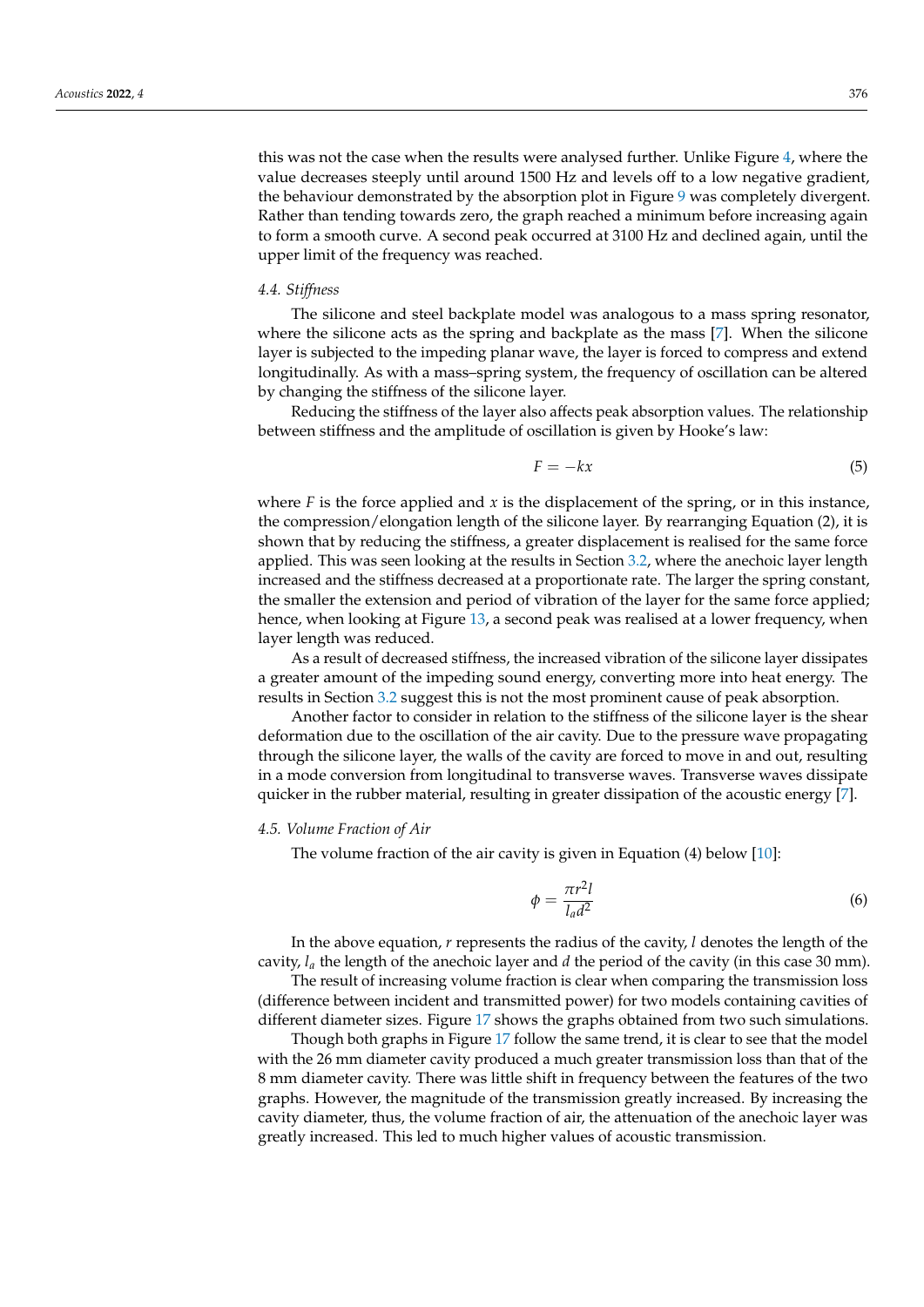<span id="page-15-0"></span>

**Figure 17.** Transmission loss for anechoic models with different cavity diameters. **Figure 17.** Transmission loss for anechoic models with different cavity diameters. This factor is clearly expressed analysing the absorption trends produced by the absorption trends produced by the cy---

This factor is clearly expressed analysing the absorption trends produced by the cylindrical cavity model compared to the model containing spherical cavities. Simulations in Sectio[n 3.6](#page-12-1) showed much greater absorption at the higher end of the frequency range, while absorption at the lower frequency was slightly less. The margin of change between diameter sizes, however, remained slight for the initial peak and, again, showed greater difference for the second. When the same diameter was considered, the volume of air in the cylindrical cavity was a factor of ten greater than that of the spherical cavity. Thus, although the attenuation become greater due to the greater volume fraction of air within the layer and stiffness become less, the rubber absorption decreased and there was less extension of the anechoic layer closest to the backplate, in relation to cylindrical cavities. This explained why, when comparing spherical and cylindrical cavity results, initial peak was greater and second peak lower for the latter of the two. was greater and second peak lower for the latter of the two.

## *4.6. Velocity and Pressure 4.6. Velocity and Pressure 4.6. Velocity and Pressure*

<span id="page-15-1"></span>Alberich coatings. 'a' and 'b' showed the vector plots generated by the 8 mm diameter  $\Delta$  and  $\Delta$  and  $\Delta$  and  $\Delta$  and  $\Delta'$  and ' $\Delta'$  show due vector plots generated by the state  $\Delta$  mm diameter continuous cavity, before and after 790 Hz; 'c' and 'd' show likewise for a 26 mm diameter cavity. cavity, before and after 790 Hz; 'c' and 'd' show likewise for a 26 mm diameter cavity. Figure [18a](#page-15-1)–d showed the acoustic total velocity for two different cavity diameter size Figure 18a–d showed the acoustic total velocity for two different cavity diameter size Figure To a showed the acoustic total velocity for two different cavity diameter size







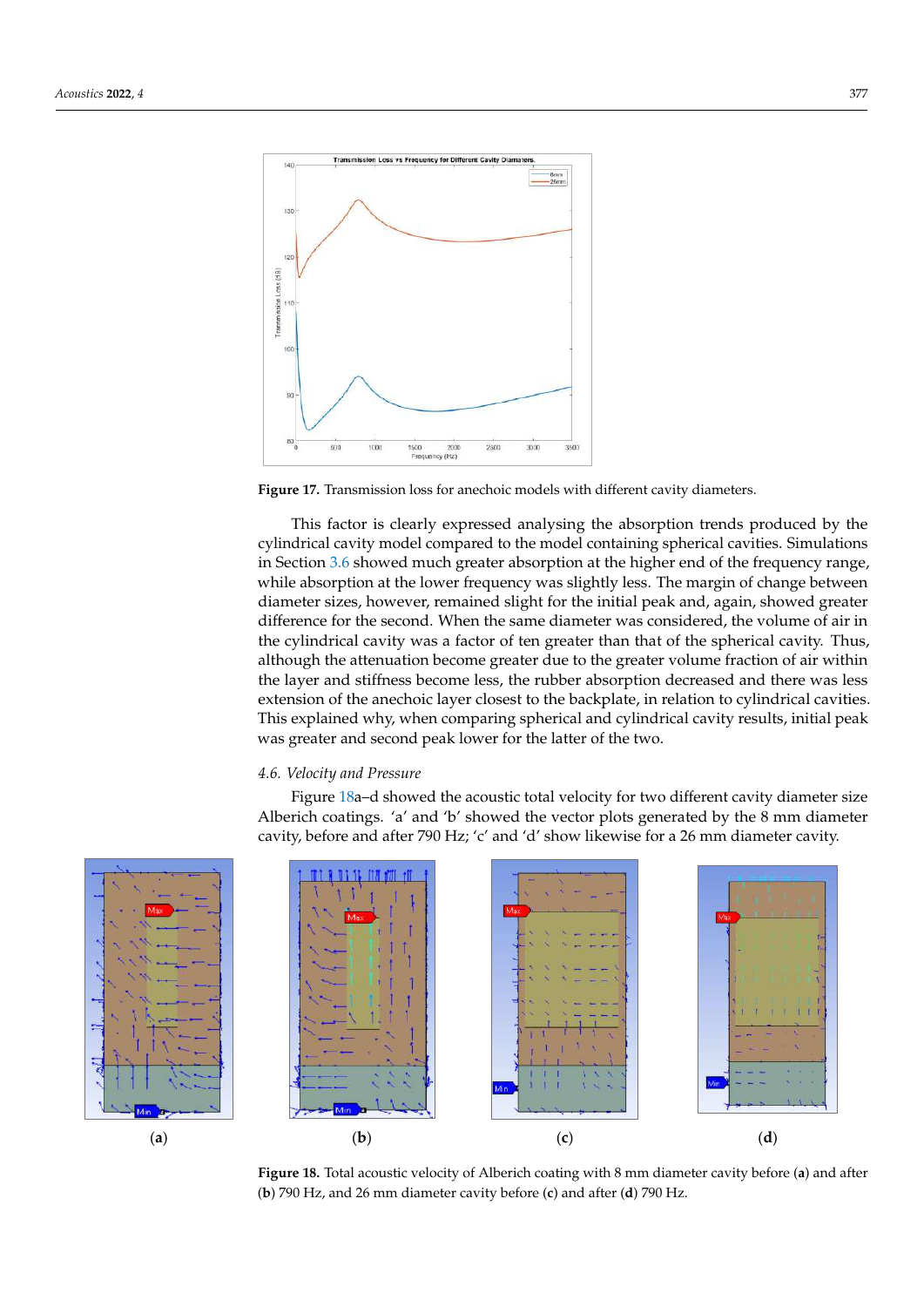As seen in all the images in Figure  $18$ , there is a large shift in [bot](#page-15-1)h velocity magnitude and direction that occurred at the aforementioned frequency. This was the same frequency at which peak absorption happened in all of the simulations.

As seen in all the images in Figure 18, there is a large shift in both velocity magnitude

The maximum value of velocity in both the 8 mm and 26 mm diameter cavity was found at the front interface, between the air cavity and anechoic layer, with values of 0.013517 and 0.0041764 ms<sup>-1</sup>, respectively. It is reasonable to suggest that the first absorption peak was due, at least partly, to this increase in velocity.

Research conducted on sound absorption at high sound pressure levels revealed that, with increasing pressure, the flow velocity also increased  $[12]$ . As a result, the surface acoustic resistance and reactance also increased, leading to greater absorption values.

Though it can be seen that the model with the smaller cavity diameter had a greater flow velocity by a factor of ten, more of the flow was of higher velocity in the bigger cavity model (there was a more substantial increase over a larger portion of the total acoustic velocity). Furthermore, seen from Figure 19, with smaller cavity diameter, the pressure was not only greater at maximum and minimum points, but it also had higher values over a greater length of the model. The greater the greater the greater the greater the greater the absorption value  $\eta$ 

<span id="page-16-0"></span>

**Figure 19.** Pressure for 8 mm and 26 mm diameter. **Figure 19.** Pressure for 8 mm and 26 mm diameter.

Since this change in direction and increase in the magnitude of flow velocity occurred  $T_{\rm tot}$  the prevailing factor when  $\frac{1}{2}$  the peak absorption  $\frac{1}{2}$  the peak absorption  $\frac{1}{2}$  the peak absorption  $\frac{1}{2}$  the peak absorption  $\frac{1}{2}$  the peak absorption  $\frac{1}{2}$  the peak absorption  $\frac{1$ greater these changes, the greater the absorption value realised. at exactly the same frequency as the peak absorption, it was clear there was a causality. The

# fered by the material properties of the rubber. For example, when looking at Section 3.2, *4.7. Rubber Absorption*

the shorter time between compression and extension of the model, as it was subjected to The prevailing factor when analysing the peak absorption at the lower frequency alone,<br>i.e. all simulations were the character of communication at the non-non-non-non-non-non-non-nonin all simulations, was the absorption of compressional and transverse waves offered by the material properties of the rubber. For example, when looking at Section [3.2,](#page-10-3) the shorter time between compression and extension of the model, as it was subjected to the planar wave, was responsible for achieving a much bigger second peak within the frequency range used; however, the rubber absorption, because of greater stiffness, caused the larger initial peak seen by the 40 mm model.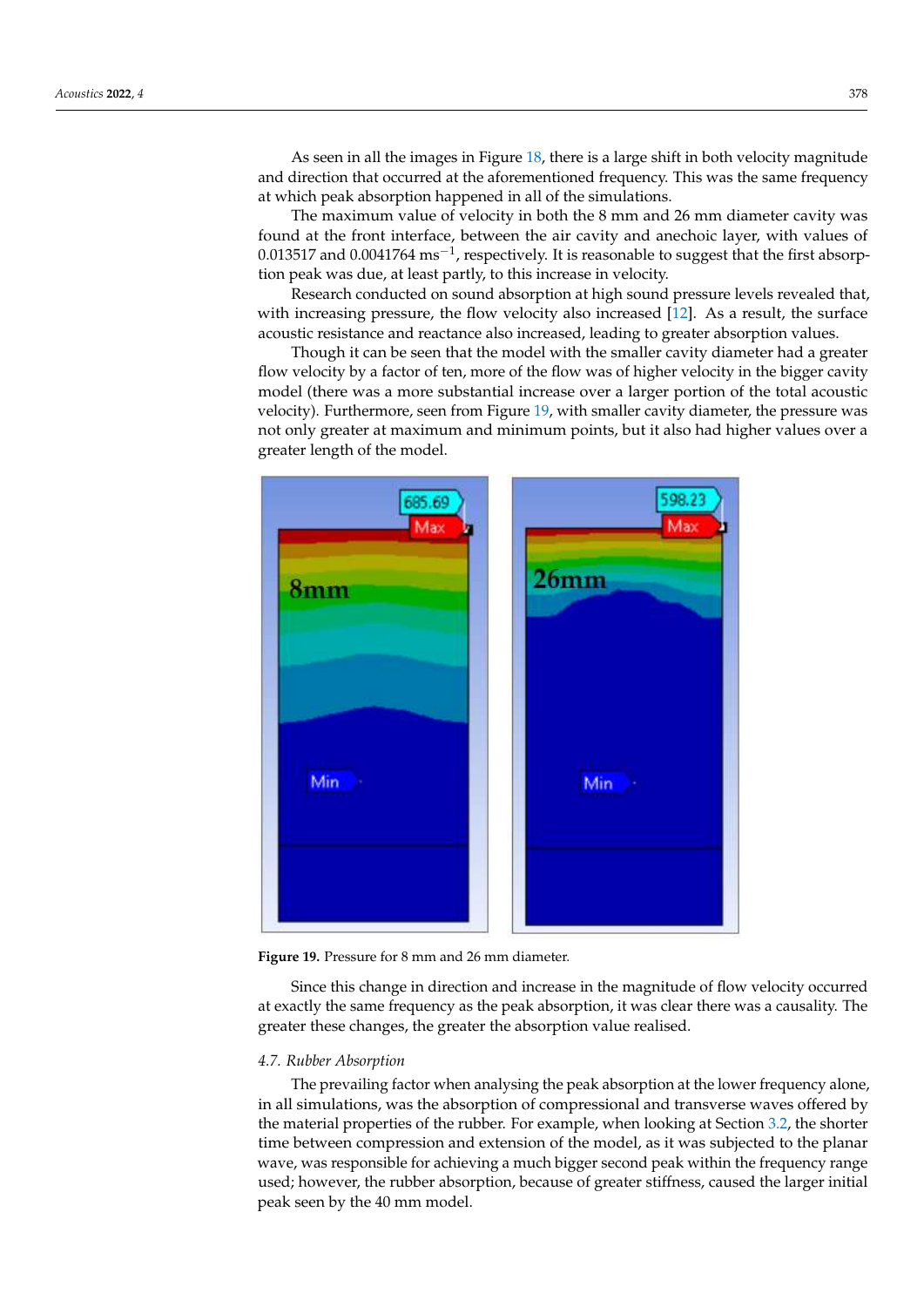Section [3.4](#page-11-2) is another example; as the length of the cavity increased, the attenuation of the anechoic layer increased, while the rubber absorption decreased [\[13\]](#page-19-12). This led to the growth in absorption coefficient seen at the lower frequency and the decrease at higher frequencies.

All these individual factors were applied conjointly to explain the behaviours seen in the simulations and results given in Section [3.1.](#page-8-2) It was expected that an increased absorption coefficient was directly proportional to an increased cavity diameter, yet it was clear that after a certain frequency, this was not the case. While the decrease in stiffness due to a higher volume of air did not aid in the dissipation of sound energy, there were also adverse effects that can account for this loss in absorption towards higher frequencies. In Section [4.4,](#page-14-0) it was explained that shear deformation occurs near to the air cavity, resulting in a mode shift from longitudinal to transverse waves [\[7\]](#page-19-6). The dissipation of transverse waves in a rubber material was much greater than that of longitudinal waves, or the dissipation of similar waves in air. However, absorption of compressional waves also needed to be considered, and when rubber absorption was introduced, the absorption coefficient of the model was greatly increased in higher frequencies [\[12\]](#page-19-11). While a higher volume of silicone increased the stiffness of the anechoic layer, resulting in less energy dissipation through vibration, it also correlated to greater rubber absorption through the dissipation of transverse and compressional waves. It was, therefore, solidified that this rubber absorption was the prevailing factor, when explaining the trend seen in varying cavity diameter; the reduction in rubber volume that comes with increasing cavity diameter was responsible for the drop in value seen at 3150 Hz, made clear by Figures [10](#page-9-0) and [11.](#page-9-1)

Although the rubber absorption of compressional and transverse waves become prevalent at lower frequencies, other factors took over to produce the increase in peak absorption at 795 Hz. Previously it has been shown that there was a major shift in flow velocity magnitude and direction that occurred at the same frequency as peak absorption.

The speed of sound is quicker in air than in silicone, so as the volume of air increased, the overall acoustic velocity within the model also increased. As a result, the static flow resistance was no longer constant and instead changed with the flow velocity; this, in turn, resulted in greater acoustic reactance and resistance, realising higher absorption coefficients. When decreasing the flow resistance by enlarging the cavity diameter, it was shown that absorption coefficient at low frequencies was heightened, a trend also displayed by the simulations conducted in this paper [\[14\]](#page-19-13).

The results achieved also supported the idea that the model acted as a mass spring system (see Figure [20\)](#page-17-0) and that decreased stiffness in the anechoic layer increased the peak absorption [\[7\]](#page-19-6). As has been discussed, each 2 mm increase in cavity diameter increased the absorption coefficient at 795 Hz by 0.001293 on average.

<span id="page-17-0"></span>

**Figure 20.** Alberich structure side by side to mass-spring oscillator. Arrows represent direction of **Figure 20.** Alberich structure side by side to mass-spring oscillator. Arrows represent direction of applied planar wave (force). applied planar wave (force).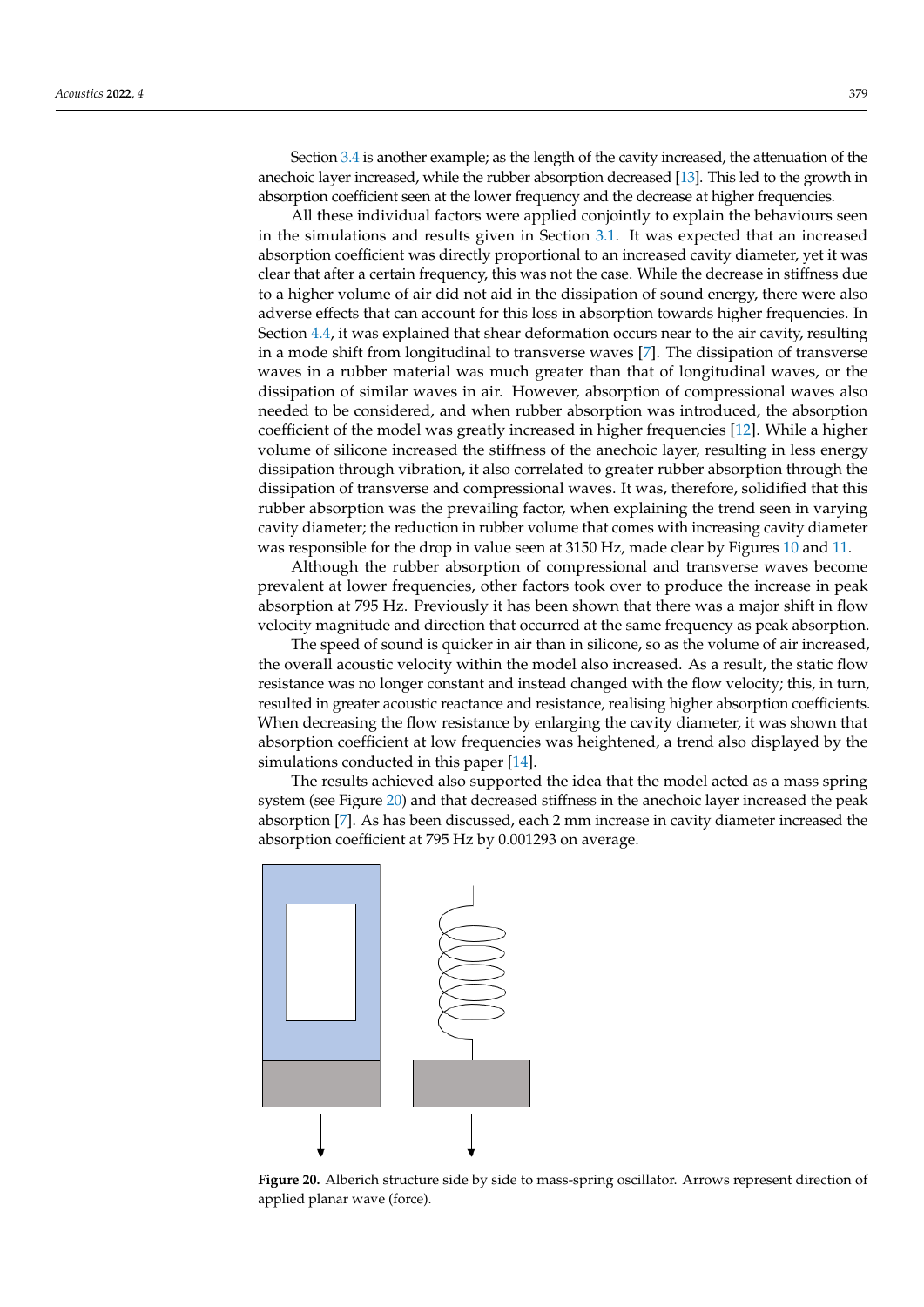It was important to support the absorption results by looking at other acoustic properties, such as return loss. An image comparing the return loss results achieved by models containing 8 mm and 26 mm diameter cavities can be seen on the following page (Figure [21\)](#page-18-0). Return loss is the difference between the incident and reflected sound power on a given inlet port; in this case, the front face of the anechoic layer. Both of the first peaks on the graph occurred at 600 Hz, with values of 9.9879 and 10.087 dB for the 8 mm and 26 mm models, respectively. Both graphs then decreased to zero, before again increasing to values of 5.2596 and 1.8946 dB. Though there are differences, the trend seen in the return loss graph was very close to that of the absorption plot. There was a direct link between the sound absorbed by a surface and the sound reflected by it; as absorption increased, the number of waves reflected from it decreased. Hence, when studying the return loss, it was seen that when the absorption coefficient peaked and troughed, the difference in incident and reflected sound on the surface did the same.

<span id="page-18-0"></span>

**Figure 21.** Return loss plots for two different cavity diameters. **Figure 21.** Return loss plots for two different cavity diameters.

This result verified the conclusions taken from the graphs in Section 3.1, that in-cavity diameter increased the acoustic absorption of the Alberich coating at the lower cavity diameter increased the acoustic absorption of the Albertine coating at the form frequency while decreasing it at higher frequencies. This result verified the conclusions taken from the graphs in Section [3.1,](#page-8-2) that increased

## **5. Conclusions**

The simulations conducted throughout the course of the research undertaken and the results given in this paper showed how varying multiple parameters affected the absorption coefficient and other acoustic properties of an Alberich coating.

Preliminary simulations investigating the effects of cylindrical cavity diameter were conducted and it was concluded that the increase in diameter resulted in a marginal increase in absorption at a lower frequency and a relatively greater decrease at a higher frequency. This was the expected result and so showed that the model worked correctly.

Following this, four further sets of simulations, concerning different parameters and, ultimately, an optimised Alberich coating, were carried out. As a result of the knowledge